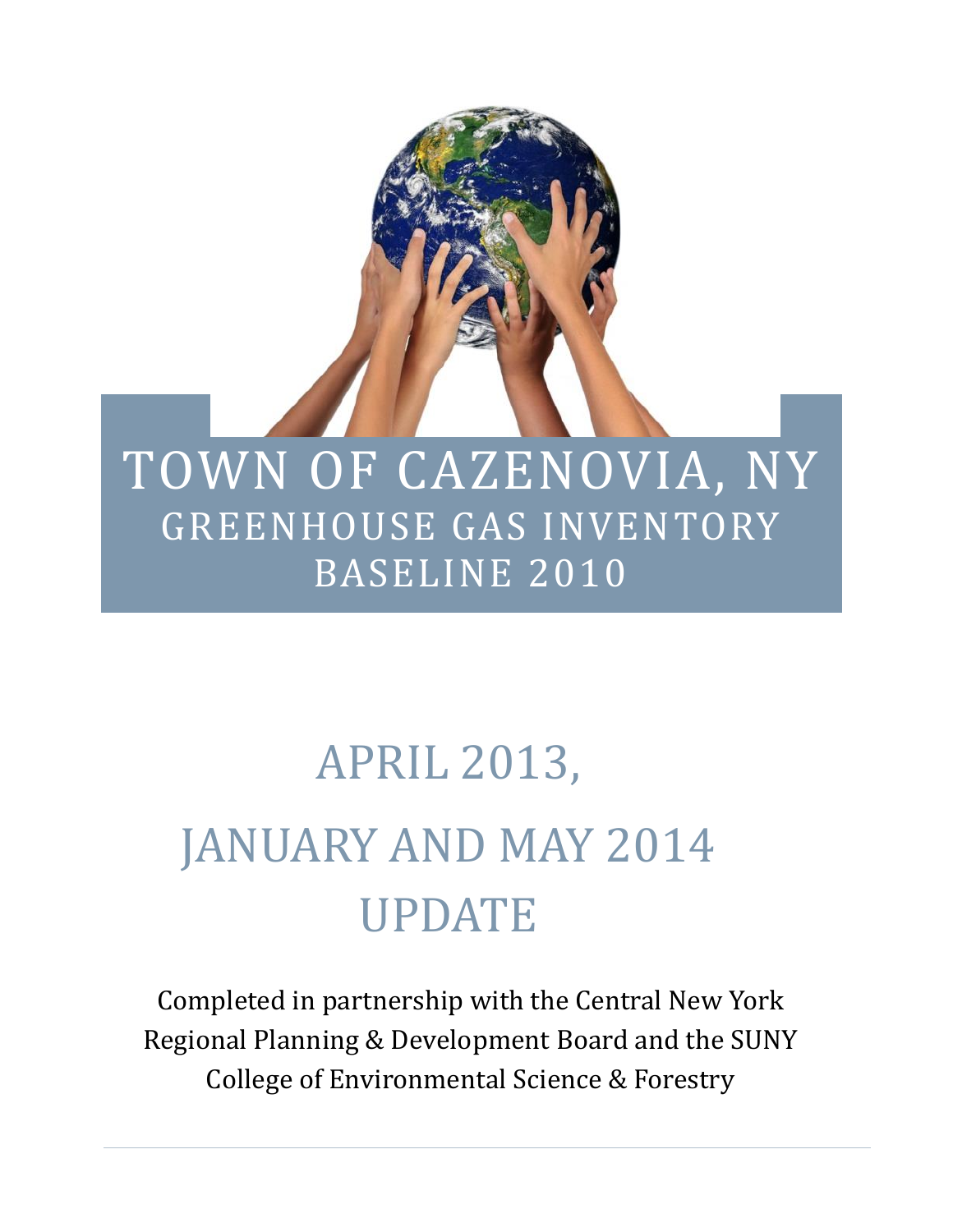### **Contents**

| A. Climate Change and Greenhouse Gases                                 |    | $\overline{2}$ |
|------------------------------------------------------------------------|----|----------------|
| <b>B. Purpose of a Greenhouse Gas Inventory</b>                        |    | 2              |
| C. Town Profile                                                        |    | 3              |
|                                                                        | 5  |                |
| <b>A. Scope Analysis</b>                                               |    | 5              |
| <b>B. Calculation Tools</b>                                            |    | 6              |
| <b>C. Government Emissions</b>                                         |    | 6              |
| <b>D. Community Emissions</b>                                          |    | 7              |
|                                                                        | Q  |                |
| <b>A. Government Operations Emissions</b>                              |    | 9              |
| <b>B. 2020 Government Operations Forecast</b>                          |    | 10             |
| <b>C. Community Emissions</b>                                          |    | 11             |
| D. 2020 Community Forecast                                             |    | 12             |
| III.                                                                   |    |                |
| IV.<br><b>Conclusion</b> 15                                            |    |                |
| V.<br>Recommendations 16                                               |    |                |
| VI.                                                                    | 20 |                |
| Appendix 1: Estimation of the Town of Cazenovia Agricultural Emissions |    | 20             |
| Appendix 2: Estimation of the Town of Cazenovia Marine Emissions       |    | 22             |
| <b>Appendix 3: Inventory ICLEI Community Protocol Compliance</b>       |    | 24             |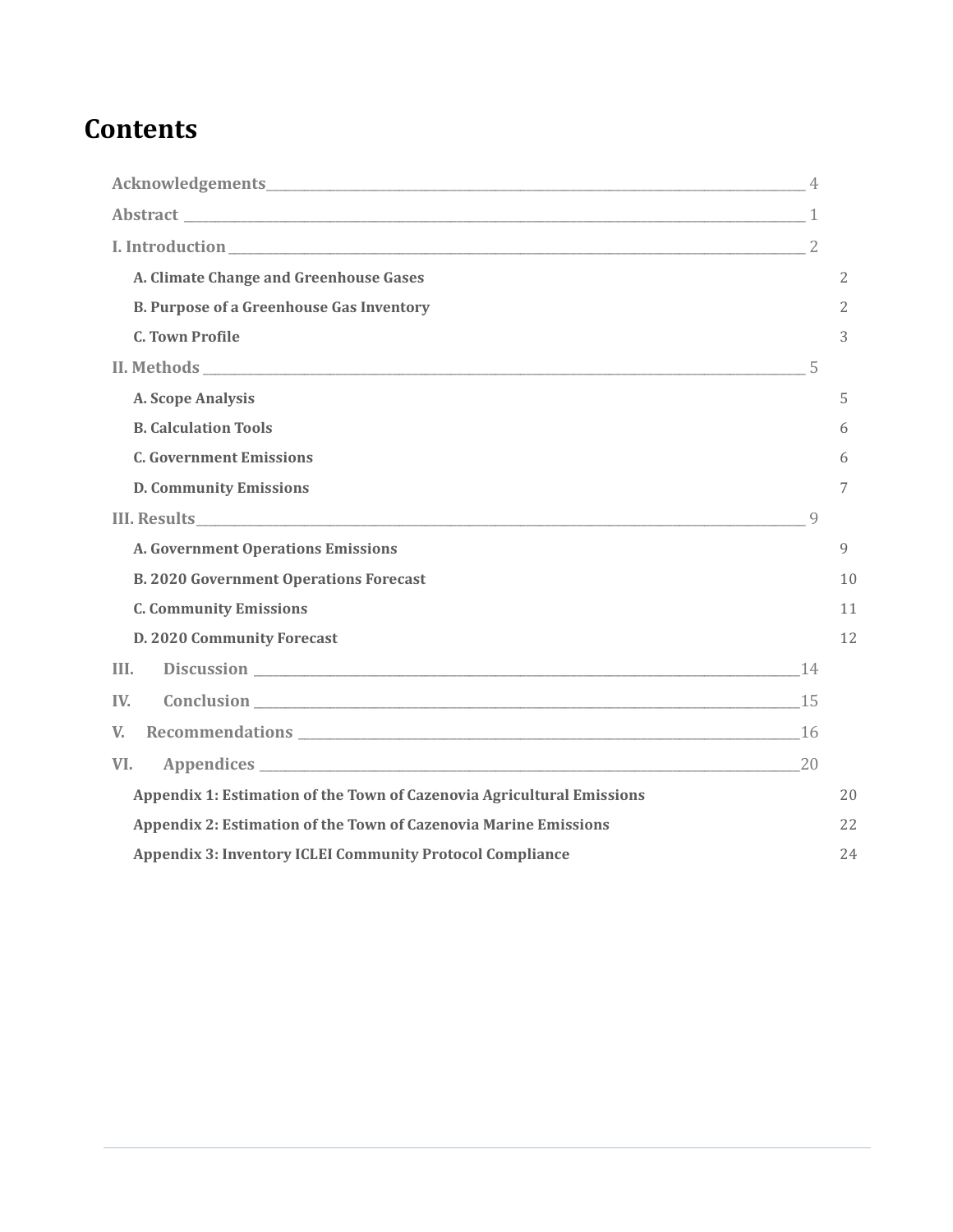### **List of Figures**

### **List of Tables**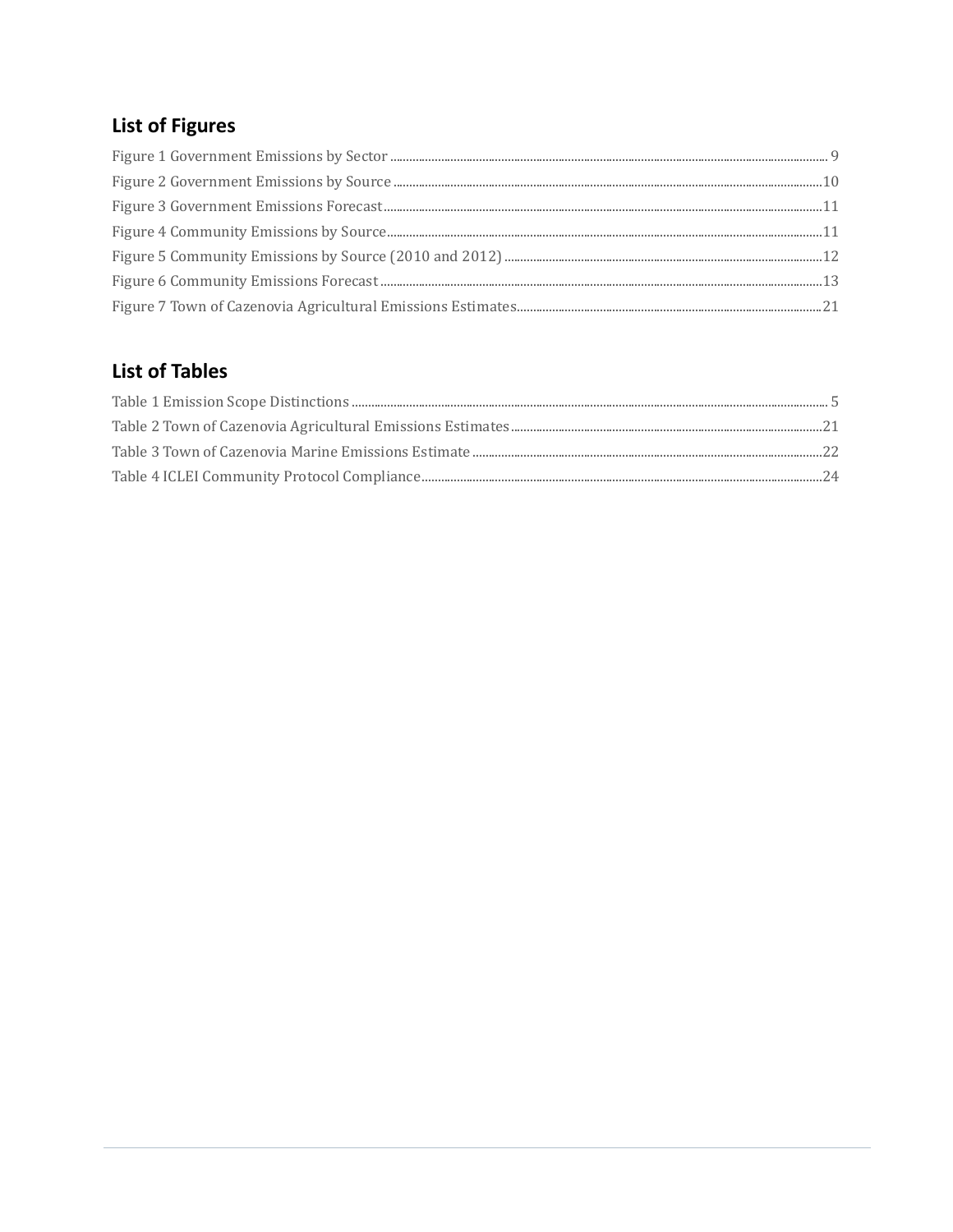### <span id="page-3-0"></span>**Acknowledgements**

The Greenhouse Gas Inventory Team would like to acknowledge the following:

#### **Town of Cazenovia**

Ralph Monforte, Town Supervisor Patrick Race, Councilor & Deputy Town Supervisor Kristi Andersen, Councilor - Planning & Zoning, Shared Services and CACDA Liaison Elizabeth Moran, Councilor - Lake Watershed Liaison; Labor and Employment; Gothic Cottage Task Force Bill Zupan, Councilor - Labor & Employment, High Impact Industry, Senior & Youth Recreation and Parks Liaison Timothy Hunt, Highway Superintendent

#### **Central New York Regional Planning and Development Board**

Samuel Gordon, Senior Planner Carolyn Ramsden, Planner and Project Supervisor Amanda Sopchak, Planner (January 2014 updates)

#### **SUNY-ESF Student Team**

Kelsey Adler, Environmental Policy, Planning, and Law Christian Bucknell, Environmental Policy, Planning, and Law Yu Dong, Environmental Policy, Planning, and Law Meaghan Liddell, Environmental Policy, Planning, and Law Caleb Marsh, Environmental Communications, Culture, and Writing Kyle Siegel, Environmental Policy, Planning, and Law

#### **Environmental and Energy Auditing Course**

Dr. Richard Smardon, SUNY-ESF

#### **ICLEI Local Governments for Sustainability**

**New York State Climate Smart Communities**



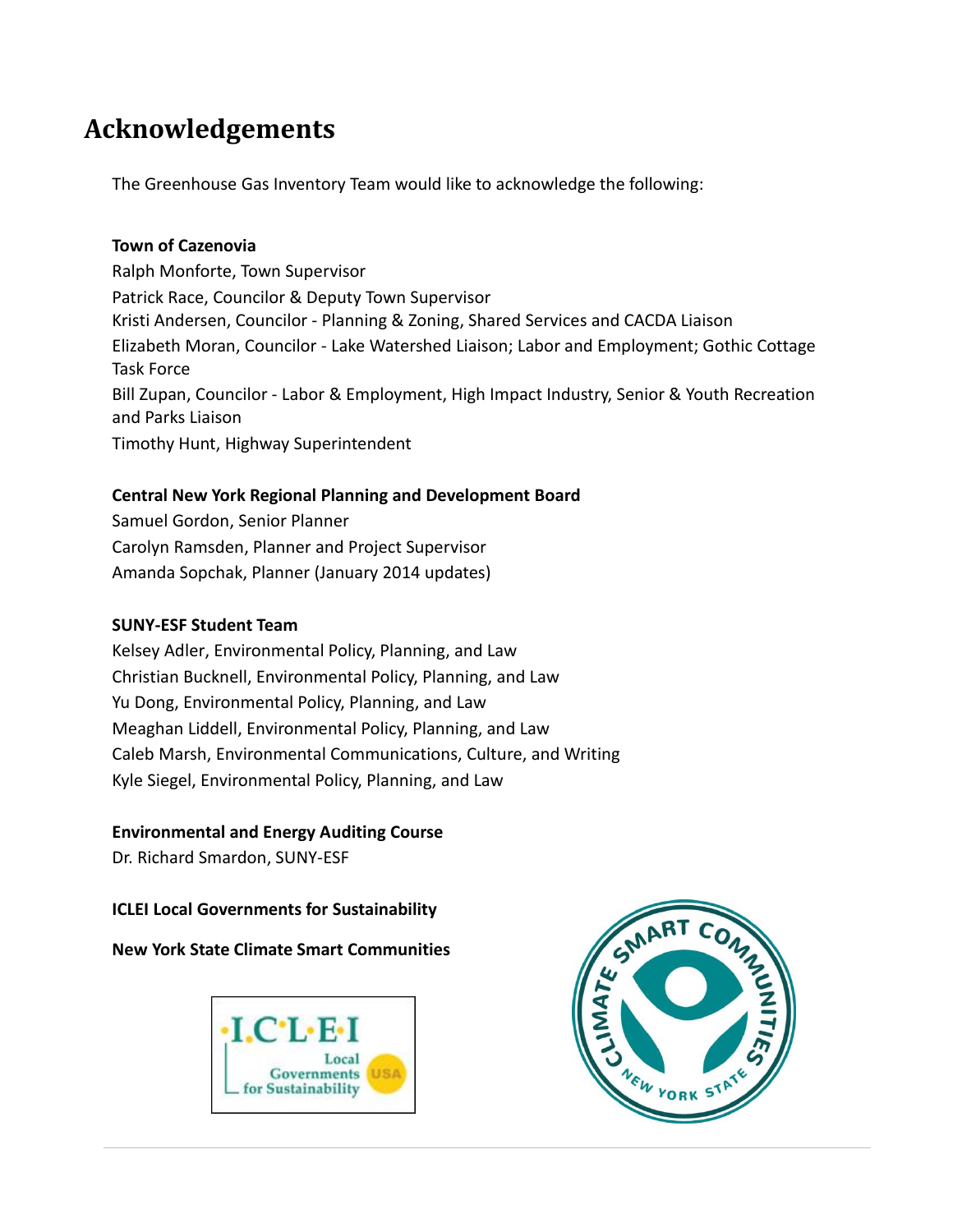### <span id="page-4-0"></span>**Abstract**

The Town of Cazenovia has adopted the Climate Smart Communities Pledge as a commitment to greenhouse gas (GHG) emission reduction and climate change mitigation. A GHG emissions inventory is an audit of activities that contribute to the release of emissions. In order to generate emissions results, we incorporated several methods of calculation including the Local Government Operations Protocol (LGOP) and Local Community Operations Protocol (LCOP), developed by ICLEI Local Governments for Sustainability. Data for the municipal facility energy use and vehicle fleet fuel use will be entered into ICLEI's Clean Air Climate Protection (CACP) inventory software. The outputs will be aggregated into metric tons of  $CO<sub>2</sub>$  equivalent and summed with direct emissions delineated by sector and scope. Data from the inventory will guide policy decisions and energy improvements, inform sustainability projects, and build public support for broader sustainability initiatives in the Town of Cazenovia.

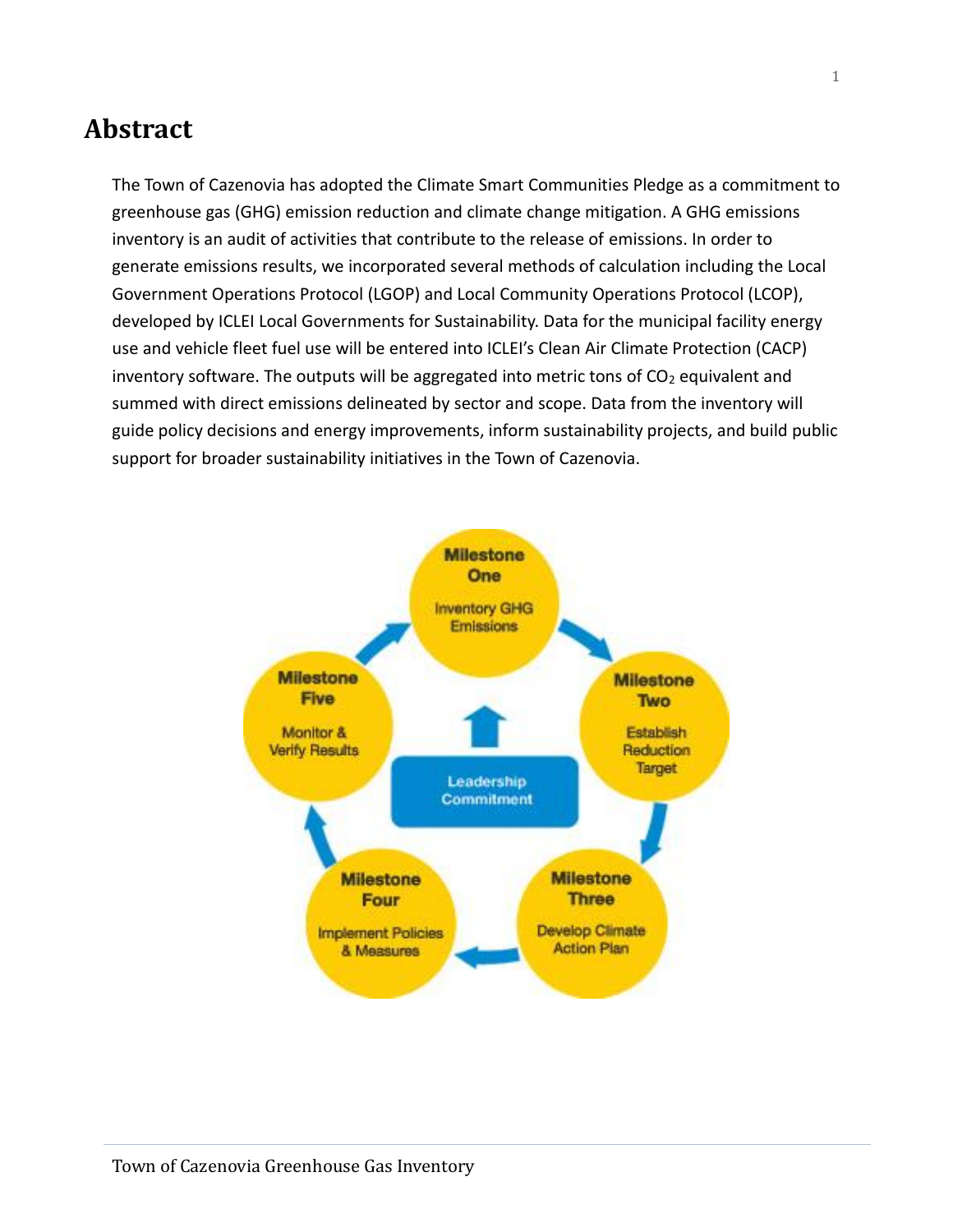### <span id="page-5-0"></span>**I. Introduction**

#### <span id="page-5-1"></span>**A. CLIMATE CHANGE AND GREENHOUSE GASES**

Human activities have led to extreme amounts of  $CO<sub>2</sub>$  and other greenhouse gases being emitted into the atmosphere. Most of these greenhouse gases come from burning fossil fuels in energy production, as well as other industrial processes.

When greenhouse gases are released into the atmosphere, they form a blanket around the Earth, trapping energy within their boundaries and causing the air to warm. While this process, referred to as the greenhouse effect, is necessary to support life on Earth, the buildup of greenhouse gases negatively changes climate, in turn, having damaging impacts on not only human health, but also the health and vitality of our ecosystem. Understanding climate change, and the role that greenhouse gases play in climate change, is the first step in developing techniques to combat global warming. On a global, national, state, and even local level, changes can be, and need to be, made in order to reduce our emissions. The purpose of this greenhouse gas inventory is to show the Town of Cazenovia what activities release the most greenhouse gases, and finally, ways they can change in order to have a positive impact, not only locally, but globally as well.

#### <span id="page-5-2"></span>**B. PURPOSE OF A GREENHOUSE GAS INVENTORY**

The increasing amounts of environmental issues that are being discussed around the world today are forcing communities to become more aware of the environmental consequences of their daily activities. Greenhouse gases are being spilled into the atmosphere every day, and the increased carbon footprints of communities are contributing to global warming.

Performing a greenhouse gas assessment for communities shows them where they stand in terms of the total amount of greenhouse gases that they emit, which hopefully will show them that there is room for improvement in reducing their impact. GHG assessments allow communities to see exactly what sections of the community have the largest emission rates and which sections have the least, which allows them to put different priority levels on certain actions and projects.

This is very important because focusing on reducing the highest GHG emitting sectors first will be more effective than focusing on reducing a section of the community that only produces a small amount of GHG emissions. Calculating the amount of greenhouse gas emissions enables communities to set new standards for future generations, thus increasing the environmental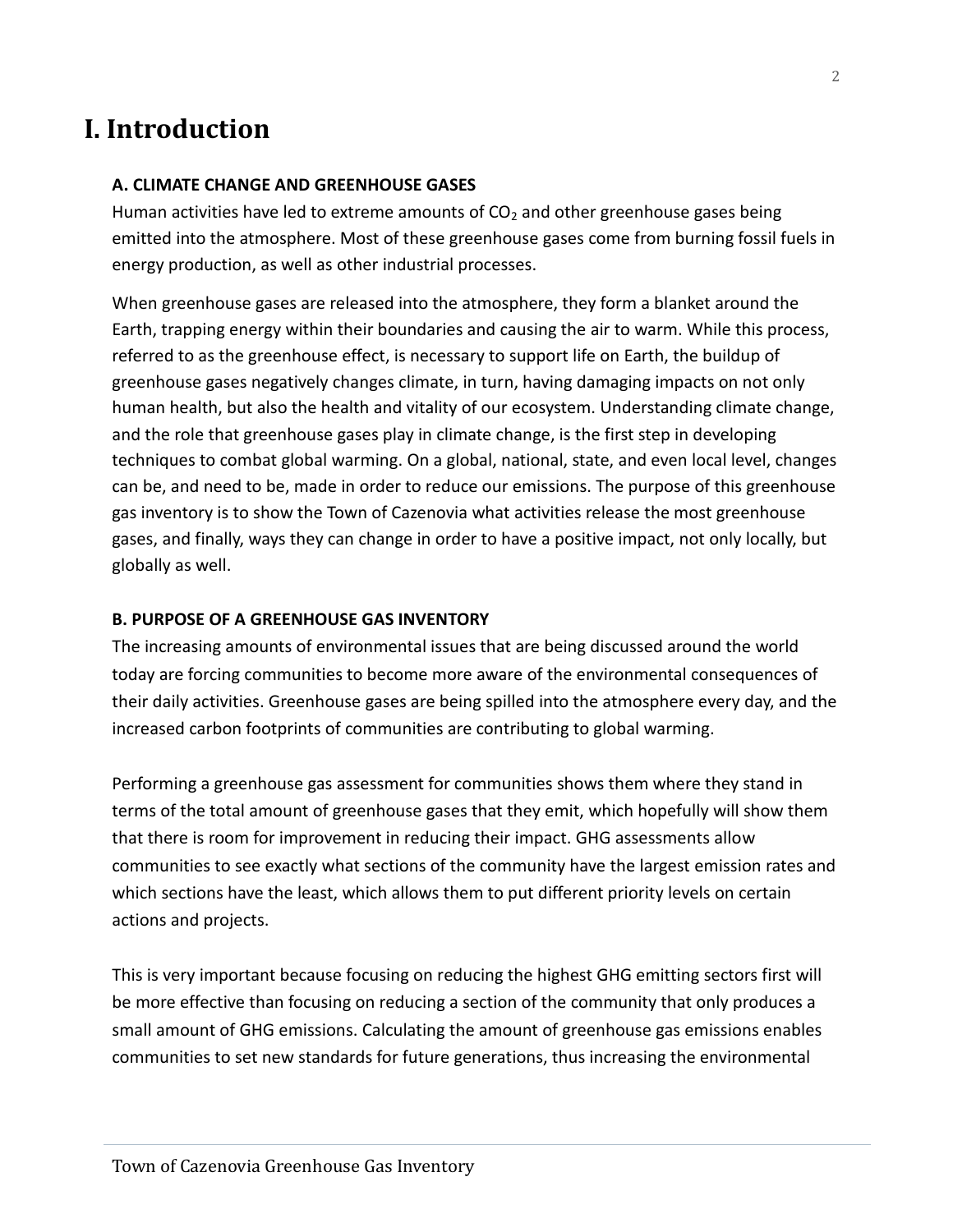quality of that community. Once the GHG assessment is complete, Climate Action Plans can be implemented in order to reduce current and projected emission levels.

#### <span id="page-6-0"></span>**C. TOWN PROFILE**

The Town of Cazenovia is a small town located in the heart of Central New York, approximately 20 miles southeast of Syracuse. The town encompasses the Village of Cazenovia as well as the hamlet of New Woodstock, located on the southern border of the town. Positioned on the western border of Madison County, Cazenovia occupies a total area of 51.7 square miles, with 49.9 square miles of land and 1.8 square miles of water. Located towards the northwest portion of the town is Cazenovia Lake, roughly 4.5 miles long and 0.5 miles wide, providing a significant scenic, cultural, recreational, and hydrological resource for the Town.

In the 2010 census, it was estimated that Cazenovia was home to 7,086 residents, with 4,251 residents residing outside of the Village. Cazenovia has a relatively low population density of only 130 individuals per square mile, with the majority of the town being made up by rural and farming lands. Agriculture is the predominant land use in the Town, with 54% of land being used for farming. Of the 30,912 acres in the Town outside the Village, 16,828 acres are in parcels that are used in part for agricultural production.

Founded in 1793, the Town of Cazenovia has a very rich history and is strongly committed to preservation of its historic district. There are 27 dedicated historic sites within the town, all of which are registered on the National Register of Historic Places. In addition to historic preservation, Cazenovia's other municipal priorities include: planning and land use policies that protect agricultural land, open space, and Cazenovia Lake, and maintain the community's rural character.

The Town of Cazenovia is becoming increasingly interested with sustainable initiatives, and in 2013 signed on with a team from the Central New York Regional Planning and Development Board and SUNY College of Environmental Science and Forestry to conduct a greenhouse gas inventory and energy audit. Through this initiative, the town hopes to monitor and audit their emissions in order to discover new ways to decrease their ecological carbon footprint as well as incorporate sustainable alternatives into their town planning.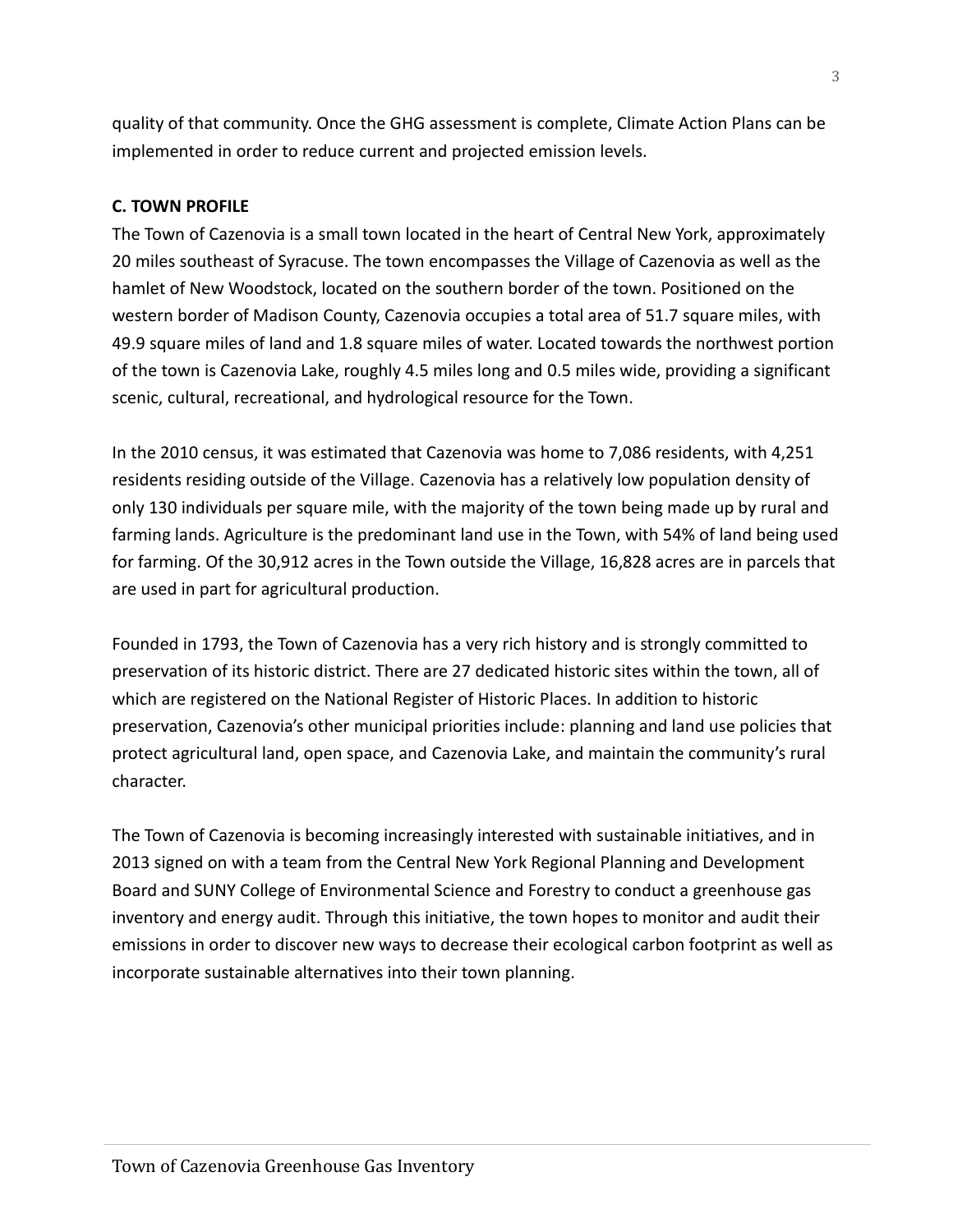

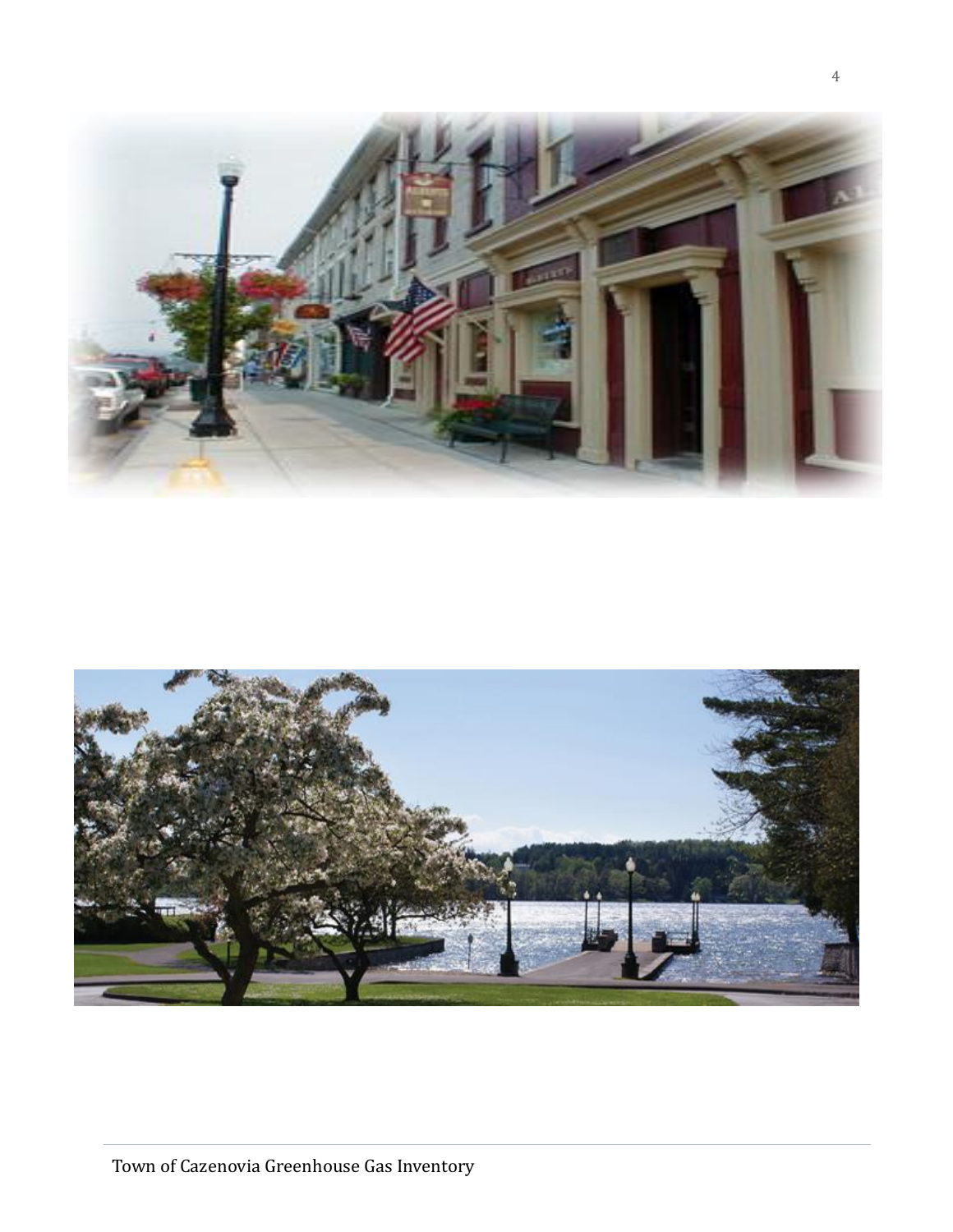### <span id="page-8-0"></span>**II. Methods**

### <span id="page-8-1"></span>**A. SCOPE ANALYSIS**

Fuel and energy use data associated with greenhouse gas emissions were collected for community and municipal operations within the Town of Cazenovia. Data were collected for the baseline year 2010 and forecasted to year 2020. The baseline year was determined due to available data, assumed representation of normal trends, and correspondence with other inventories.

The research team partnered with the Central New York Regional Planning and Development Board, the Town of Cazenovia, and ICLEI Local Governments for Sustainability to conduct this inventory. The preliminary inventory is the first step of the 5-step climate mitigation process as outlined by ICLEI.

In order to avoid double counting, isolate areas of importance, and provide for a more comprehensive inventory we implemented a scope distinction. Emitting activities were allocated to three scopes, outlined as follows:

| <b>Scope</b> | <b>Emissions Activity</b>                                                | <b>Town Sector by Scope</b>                                                                                         |
|--------------|--------------------------------------------------------------------------|---------------------------------------------------------------------------------------------------------------------|
|              | All direct GHG emissions                                                 | Onsite governmental emissions, vehicle fleet emissions,<br>onsite commercial, residential, and industrial emissions |
| 2            | All indirect GHG gases related to the<br>consumption of purchased energy | Emissions related to purchased steam, heating, cooling,<br>electricity                                              |
|              | All other indirect emissions not<br>included in Scope 2                  | Wastewater and solid waste, employee commute,<br>household waste, commercial waste                                  |

**Table 1 Emission Scope Distinctions**

<span id="page-8-2"></span>Within each scope, the emissions data were separated by both sector and source. Sectors were included or excluded in the boundaries of this study based on availability of data and relevance to both emissions totals and scale to which they can be changed. Different sources are associated with different types of GHG emissions and different units of measurement. Different emissions also carry a different global warming potential (GWP) as determined by the Intergovernmental Panel on Climate Change; therefore, all of the emissions were aggregated and converted into metric tons of carbon dioxide equivalent based on a 100-year time horizon. Of significance for this study were carbon dioxide (1 GWP), methane (21 GWP), and nitrous oxide (310 GWP).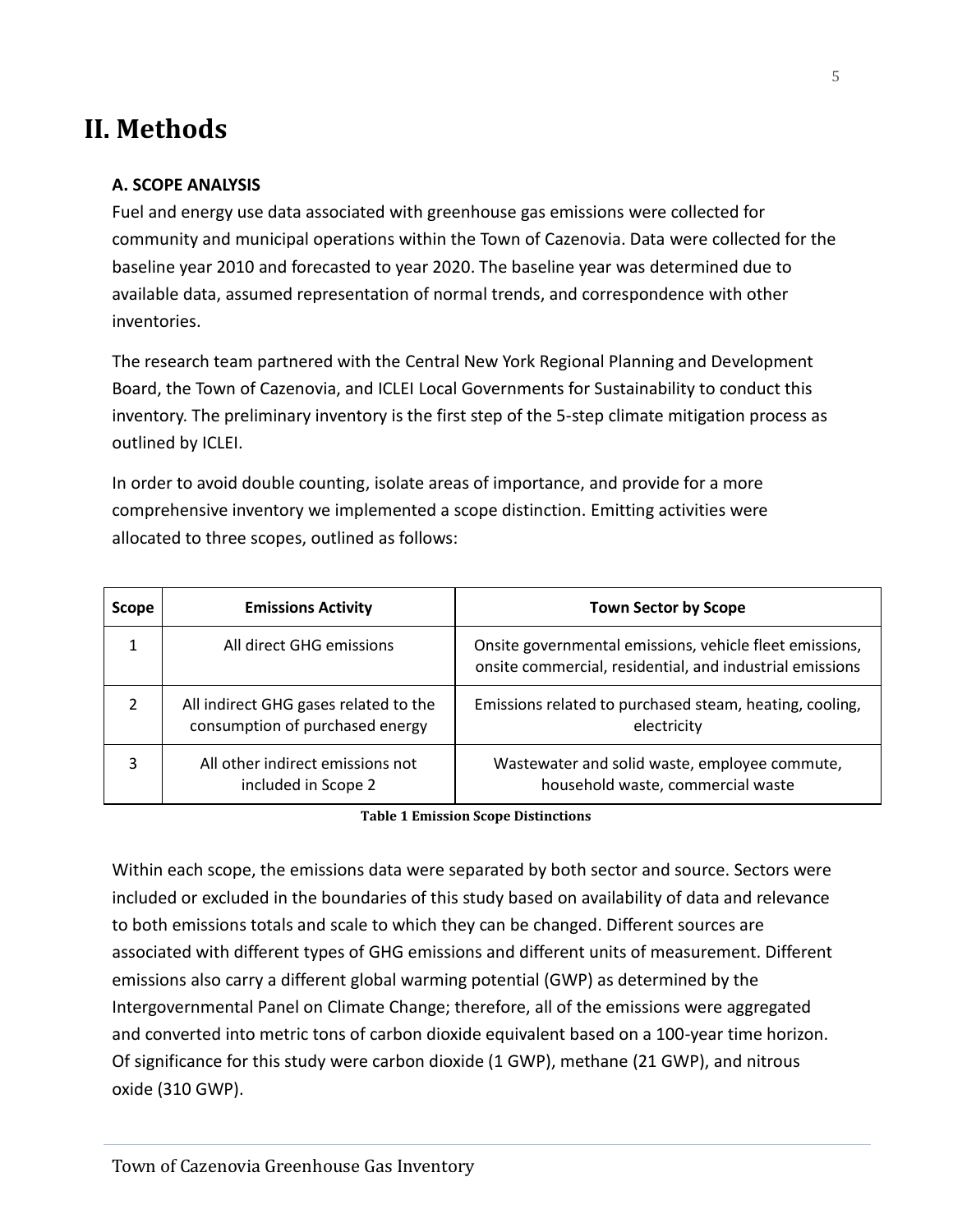#### <span id="page-9-0"></span>**B. CALCULATION TOOLS**

Several calculation tools were used to quantify emissions totals. We used both the Local Government Operations Protocol and Community Operations Protocol designed by ICLEI. These protocols provided us with a standardized set of guidelines for quantifying and reporting emissions. Equations developed within the protocol were used to provide consistent and comparable data. We also used the ICLEI developed computer software Clean Air Climate Protection (CACP). The software streamlines the process of converting different sources, units, and varieties of emissions types. For example, CACP takes into consideration not only fuel type, but also model year when calculating the  $CO<sub>2</sub>e$  of a vehicle fleet. Examples of calculation equations for stationary combustion are below.

| <b>Equation 6.2</b>                                                              | Calculating CO <sub>2</sub> Emissions<br><b>From Stationary Combustion</b><br>(gallons) |  |  |  |  |  |
|----------------------------------------------------------------------------------|-----------------------------------------------------------------------------------------|--|--|--|--|--|
|                                                                                  | Fuel A CO <sub>2</sub> Emissions (metric tons) =                                        |  |  |  |  |  |
|                                                                                  | Fuel Consumed × Emission Factor + 1,000                                                 |  |  |  |  |  |
|                                                                                  | (gallons) (kg CO <sub>2</sub> /gallon) (kg/metric ton)                                  |  |  |  |  |  |
| Fuel B CO <sub>2</sub> Emissions (metric tons) =                                 | Fuel Consumed × Emission Factor + 1,000                                                 |  |  |  |  |  |
| (gallons)                                                                        | (kg CO <sub>2</sub> /gallon) (kg/metric ton)                                            |  |  |  |  |  |
| Total $CO2$ Emissions (metric tons) =<br>$CO2$ from Fuel A + $CO2$ from Fuel B + |                                                                                         |  |  |  |  |  |
|                                                                                  | (metric tons) (metric tons) (metric tons)                                               |  |  |  |  |  |

| <b>Equation 6.7</b>                                           | Converting to CO <sub>2</sub> e and<br><b>Determining Total Emissions</b> |  |  |  |  |  |  |  |  |
|---------------------------------------------------------------|---------------------------------------------------------------------------|--|--|--|--|--|--|--|--|
| CO <sub>2</sub> Emissions<br>(metric tons CO2e)               | CO <sub>2</sub> Emissions<br>30 T<br>(metric tons)<br>(GWP)               |  |  |  |  |  |  |  |  |
| <b>CH. Emissions</b><br>(metric tons CO <sub>2</sub> e)       | CH <sub>4</sub> Emissions<br>x 21<br>(metric tons)<br>(GWP)               |  |  |  |  |  |  |  |  |
| N <sub>2</sub> O Emissions<br>(metric tons CO <sub>2</sub> e) | N <sub>2</sub> O Emissions × 310<br>(metric tons)<br>(GWP)                |  |  |  |  |  |  |  |  |
| <b>Total Emissions</b><br>(metric tons CO <sub>2</sub> e)     | $CO2 + CH4 + N2O$<br>(metric tons CO <sub>2</sub> e)                      |  |  |  |  |  |  |  |  |

#### <span id="page-9-1"></span>**C. GOVERNMENT EMISSIONS**

The sectors covered in this study for government related emissions included buildings and facilities, vehicle fleet, streetlights and traffic lights, and water districts (of which there are three). Data for government emissions came from records provided by Cazenovia Town Highway Superintendent. The records indicated fuel and electricity purchases, as well as vehicle inventory and associated fuel use. Purchasing records were obtained for all the aforementioned sectors and costs were also recorded. The vehicle fleet inventory included records of make, model, year, fuel type, mileage and/or hours of operation for each vehicle. These data sets were input into the CACP software in order to retrieve emissions totals, and then were separated by sector, source and scope.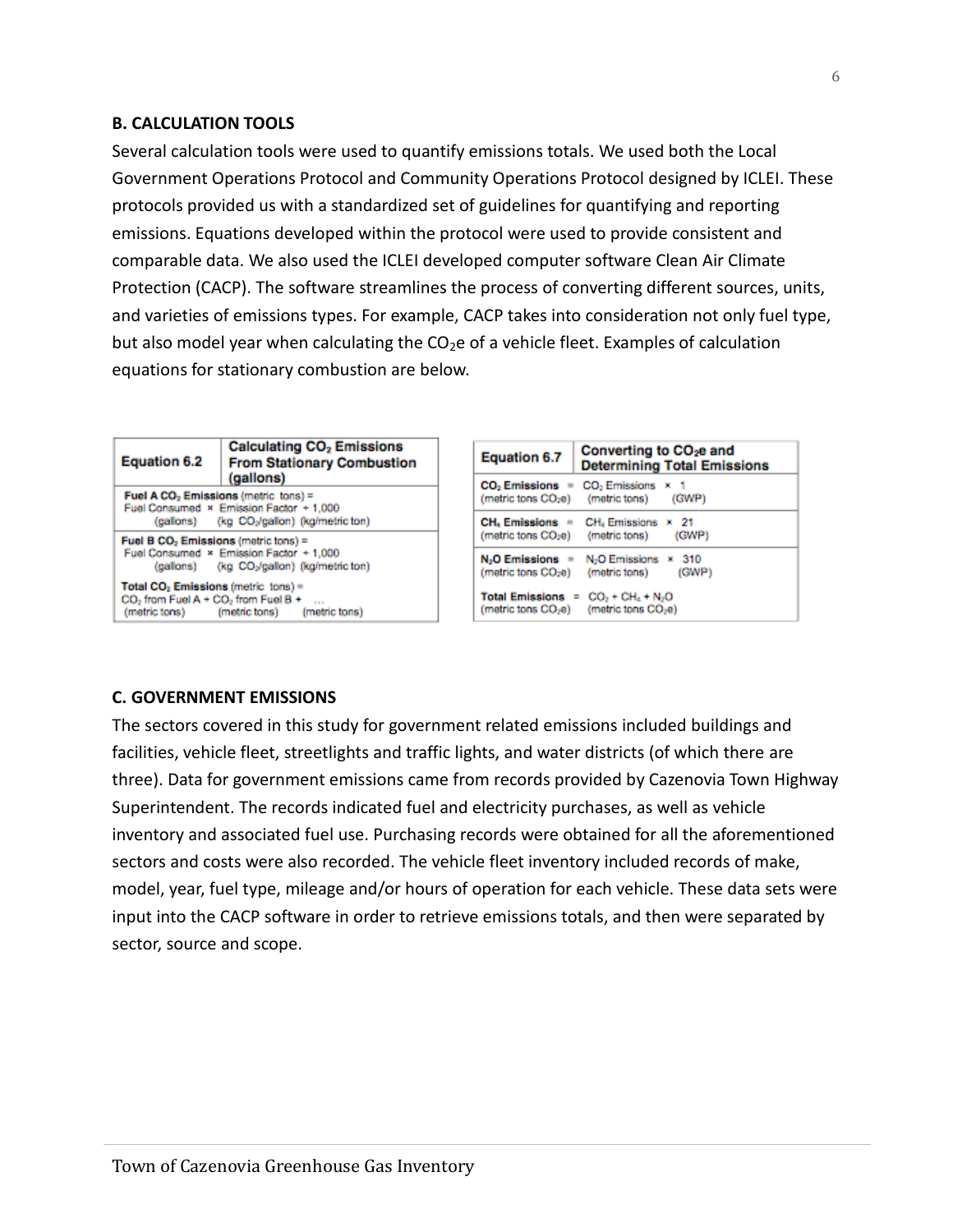#### <span id="page-10-0"></span>**D. COMMUNITY EMISSIONS**

Community related emissions were separated by sector to cover residential, commercial and industrial energy use, transportation, water treatment, and waste. The last two sectors are covered under community emissions because they occur outside of the jurisdiction of the town itself, but emissions are associated with in-town activity. Data for energy use had been acquired prior to this study; data sources are briefly outlined here and in appendix 3. Electricity consumption was determined by figures provided by National Grid; although water treatment is categorized as a community activity by this study, the electricity used was purchased by the municipality and covered in government emissions. Fuel use was determined by accessing the American Community Survey for 2010 and the Central New York regional GHG inventory.

Transportation data estimation methods are outlined in Appendix 3. The metrics used were road length within town boundary, vehicular traffic counted as per NYSDOT. CACP used default fuel allocations and not specific vehicle descriptions. The default assumes a fuel use of 83% gasoline, 10% ethanol (adjusted to account for NYS regulations) and 7% diesel.

Emissions associated with community waste recovery were determined using waste tonnage and the community protocol equation SW. 4.1 for methane emissions. It is assumed that the landfill has a standard 75% collection efficiency, an oxidation rate of .10, and a default waste component ratio. Tonnage data was derived from reports for the Town of Cazenovia Transfer Station, which accepts waste directly from community transportation sources. The transfer station then hauls waste to the Madison County Landfill for disposal.

To calculate the amount of emissions associated with wastewater treatment it was first determined that 95% of the town's population was on septic systems and the remaining utilized the faculty of the wastewater treatment plant. Community protocol equation WW. 11 alt. was used to derive the methane emissions associated with septic treatment and equation WW. 7 and WW. 11 were used to calculate the nitrous oxide emissions for the wastewater treatment plant.

The forecast to 2020 was determined using several methods that take into account projected growth and development. We factored in a 2% growth rate in population based on 2000-2010 growth and projected the business as usual municipal data for 2010. The community forecast was calculated using CACP and was based on growth rates for fuels, electricity use, waste generation and vehicle use. These rates were acquired through OCCRA, the 2009 NYS Energy Plan, and the US Energy Information Administration.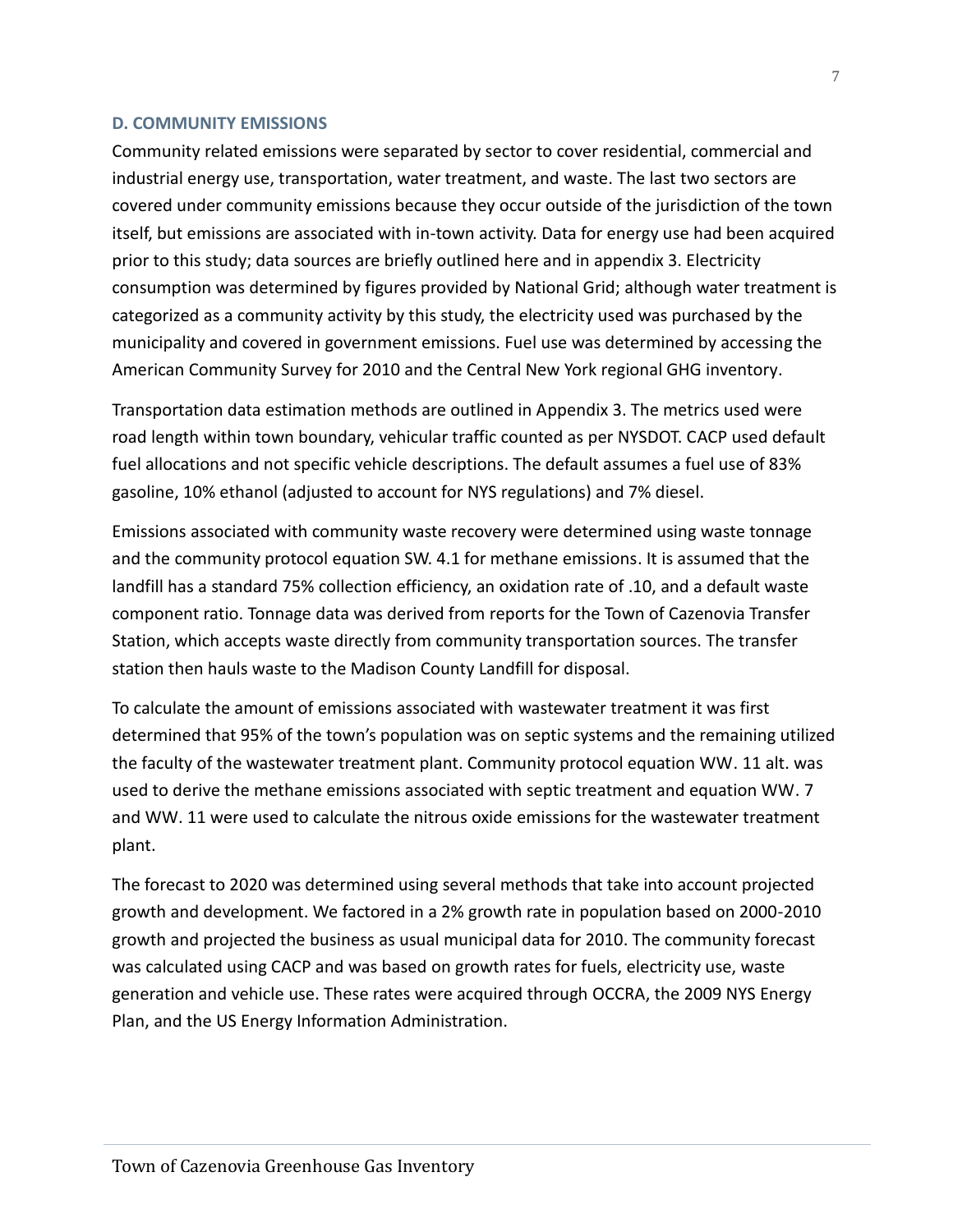Agriculture and marine activities, while significant, are not within the boundaries of this study. Methods of estimation and results for these sectors are recorded in Appendix 1 and 2 as information items.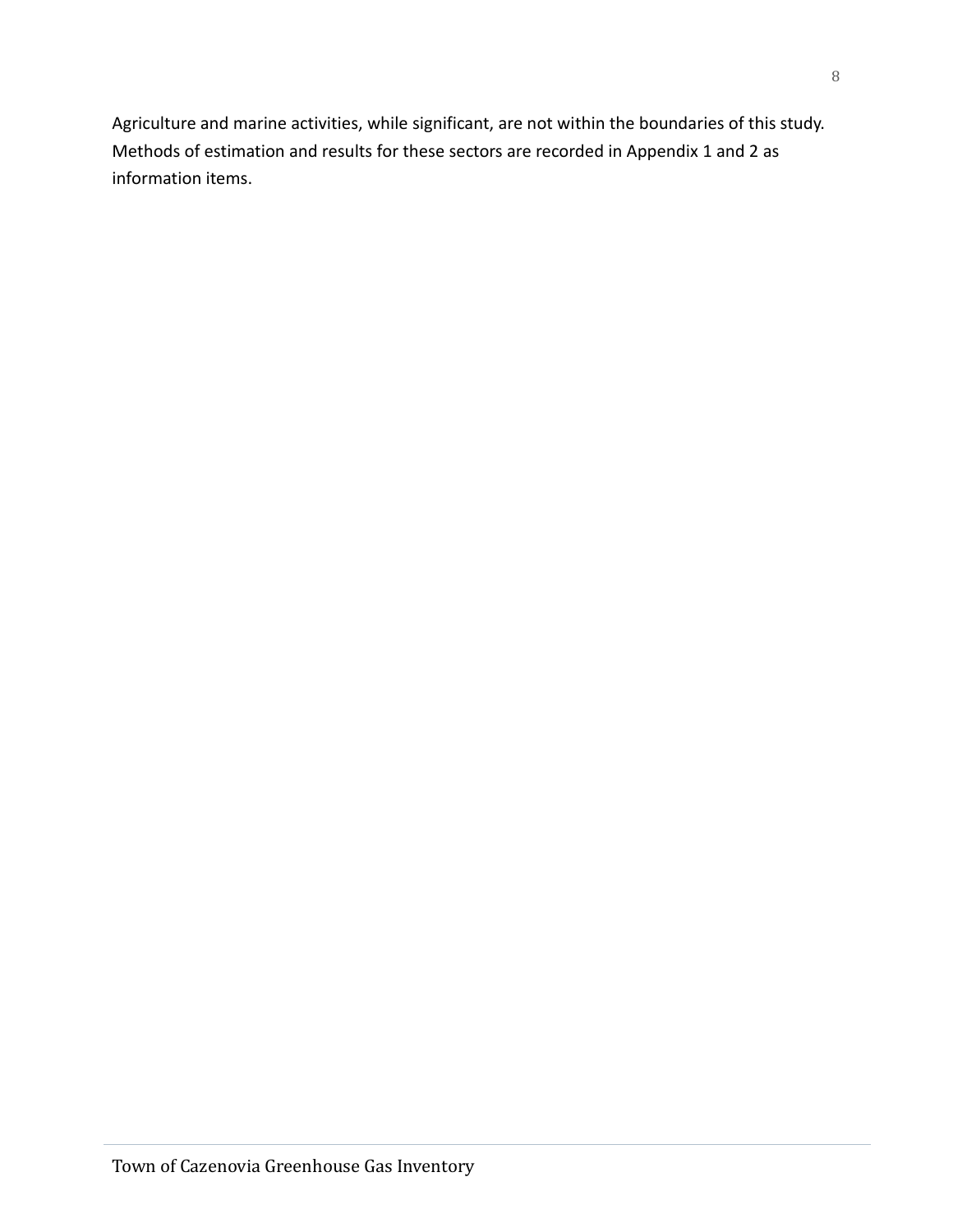### <span id="page-12-0"></span>**III. Results**

The results of this analysis included Cazenovia's greenhouse gas inventory from government and community perspectives. The timeline covered the baseline year of 2010 and projected forecast year of 2020.

#### <span id="page-12-1"></span>**A. GOVERNMENT OPERATIONS EMISSIONS**

The inventory showed that the emissions from government operations produced 469 metric tons of carbon dioxide equivalent (MTCO<sub>2</sub>e) in the baseline year 2010, with a cost of \$123,231.

The Town of Cazenovia government operations inventory covered four sectors: buildings and facilities, streetlights and traffic signals, vehicle fleet, and water districts. The government vehicle fleet represented the majority of the emissions at 76% of the total. The pie chart (Figure 1) on right illustrates the distribution of emissions from different sectors for 2010. Emitting sources of the town government include electricity,



**Figure 1 Government Emissions by Sector**

natural gas, gasoline, diesel, ethanol, propane, and fuel oil. Among them, burning of diesel contributes up to 70% of the total Town emissions. By looking at different scopes, direct greenhouse gas emissions (scope 1) represented 433 metric tons of  $CO<sub>2</sub>e$ , and indirect greenhouse gas emissions (scope 2) represented the remaining 36 metric tons of  $CO<sub>2</sub>e$ . Data for scope 3 (all other indirect greenhouse gas emissions not included in scope 2) is not available for assessment at this time.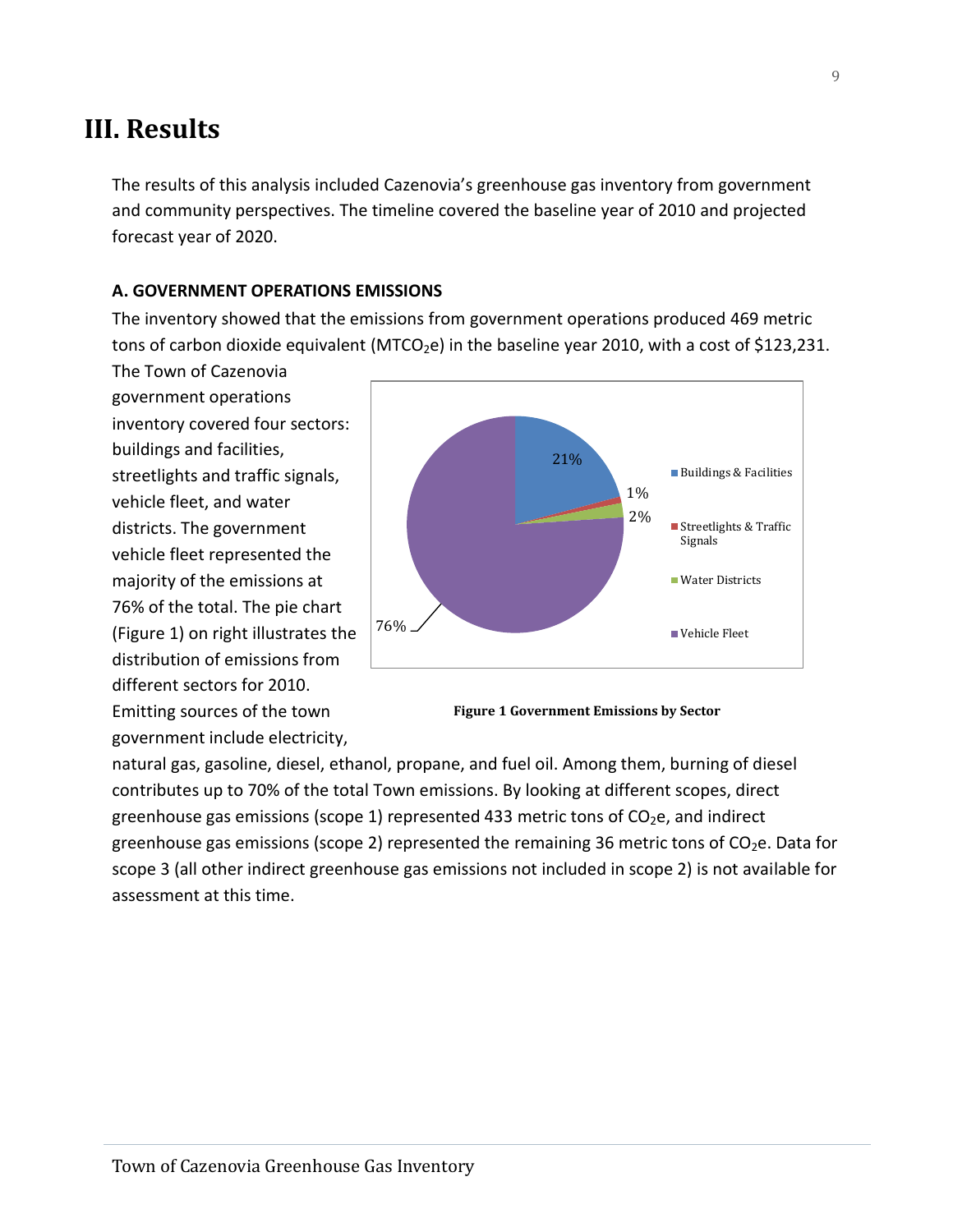

**Figure 2 Government Emissions by Source**

#### <span id="page-13-1"></span><span id="page-13-0"></span>**B. 2020 GOVERNMENT OPERATIONS FORECAST**

A projected forecast for 2020 government emissions is based on a single-rate population growth factor. The forecast is estimated based on the 2010 results for the four government emission sectors (buildings and facilities, streetlights and traffic signals, vehicle fleet, and water districts). The projected government greenhouse gas emissions for 2020 is 571 metric tons, which is 102 metric tons of  $CO<sub>2</sub>$  more than the baseline year total.

The government emissions population growth rate over the 2000-2010 period was 2%, if this is assumed to continue over the next ten years then 571 metric tons is the resulting 2020 projection. The graph (Figure 3) below compares government emissions of MTCO<sub>2</sub>e in the baseline and forecast years based on emitting sectors.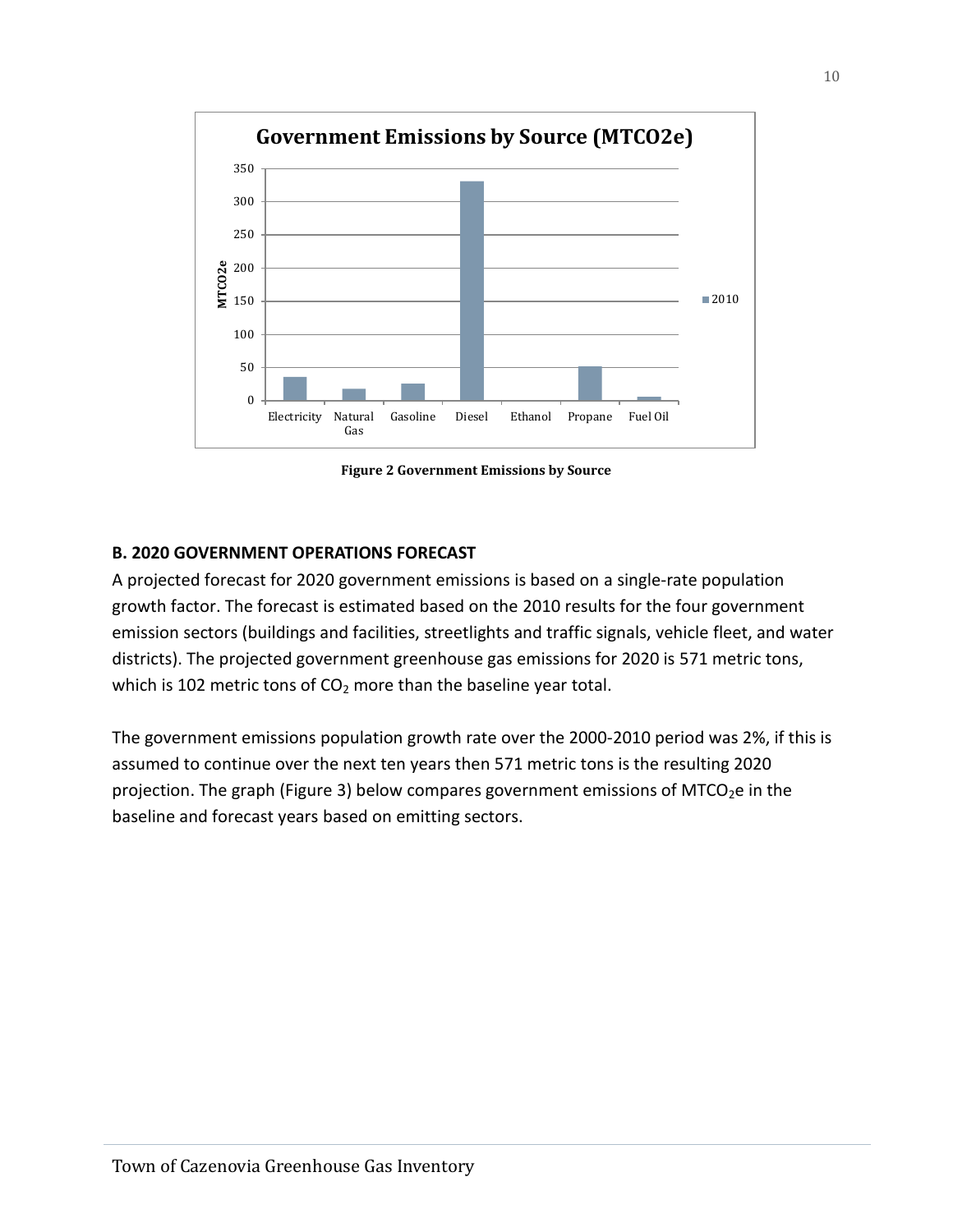

**Figure 3 Government Emissions Forecast**

#### <span id="page-14-1"></span><span id="page-14-0"></span>**C. COMMUNITY EMISSIONS**

The result indicated the total amount of community emission for the baseline year was 41,092 metric tons of  $CO<sub>2</sub>e$ . The Town of Cazenovia's community emissions were measured by sectors as well as sources. Community emission sectors included residential energy use, commercial energy use, industrial energy use, transportation, wastewater treatment and waste. Transportation and residential energy use were the two significant sectors that contribute the most to the town's community inventory, each accounted for 51% and 35%.



<span id="page-14-2"></span>**Figure 4 Community Emissions by Source**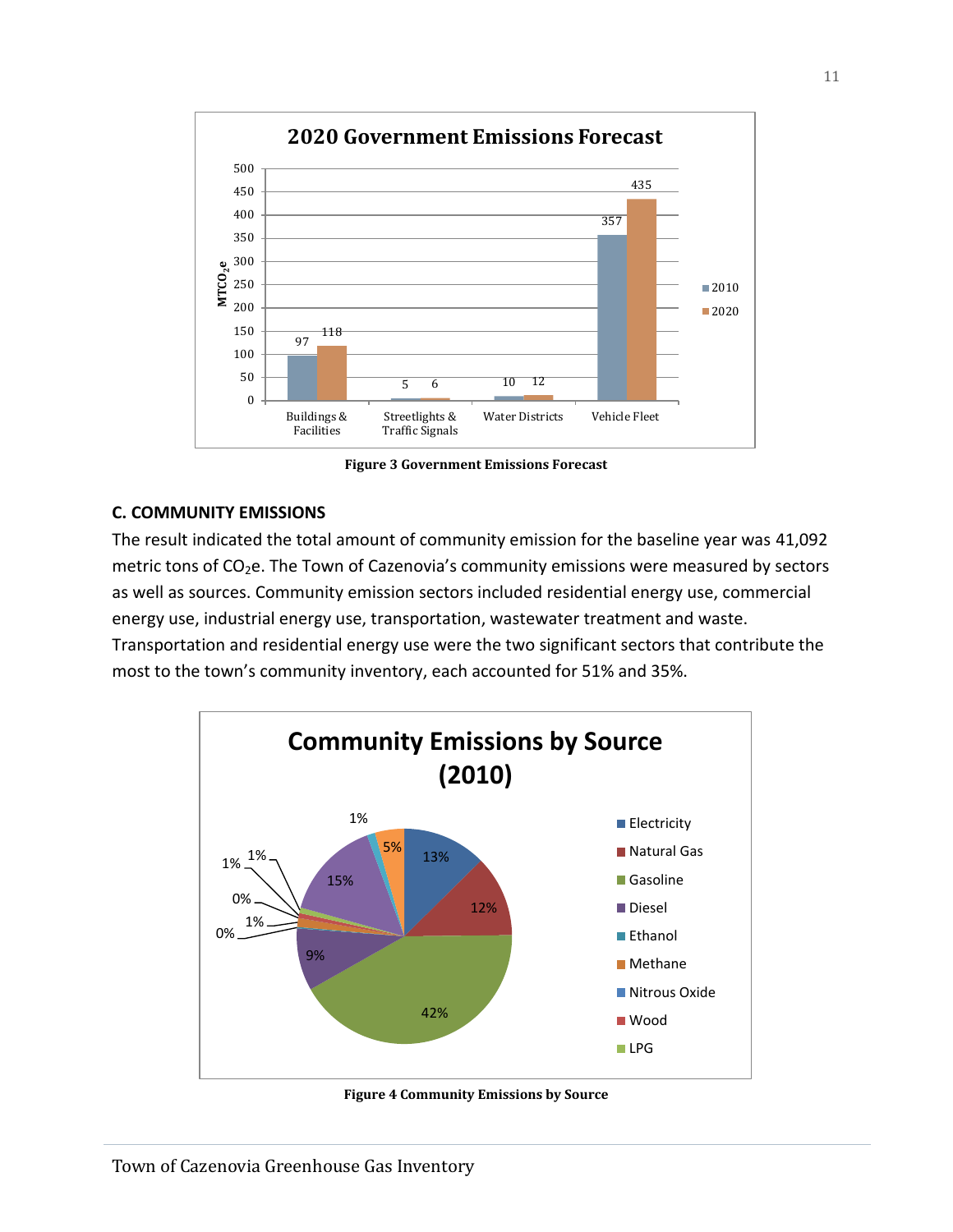Similar to the government emission sources, community emission sources included electricity, natural gas, gasoline, diesel, ethanol, propane, and fuel oil, with addition of methane, nitrous oxide, wood, LPG, and commercial coal. In the baseline year of 2010, burning of gasoline accounted for 42% of the community emissions. Electricity, natural gas, diesel and fuel oil also represented relative large percentage of the community's  $CO<sub>2</sub>$  emissions.



**Figure 5 Community Emissions by Source (2010)**

<span id="page-15-1"></span>The result also calculated  $CO<sub>2</sub>e$  emissions for the information items of the baseline year, including marine emissions and agricultural emissions. The estimated Town of Cazenovia marine emission was 190 metric tons of  $CO<sub>2</sub>e$ . Agricultural emissions were calculated with the total emissions from agricultural soil (3,739 MTCO<sub>2</sub>e), enteric fermentation (7,768 MTCO<sub>2</sub>e), and manure management  $(1,672$  MTCO<sub>2</sub>e). The total agricultural emissions were 13,179 metric tons of  $CO<sub>2</sub>e$  during the baseline year.

#### <span id="page-15-0"></span>**D. 2020 COMMUNITY FORECAST**

Figures 3 and 6 demonstrate the projected 2020 community emissions. The 2020 projection of community emissions is based on five sectors: residential energy use, commercial energy use, industrial energy use, transportation, and wastewater treatment. Cazenovia's community will generate 34,323 metric tons of  $CO<sub>2</sub>e$  in the projected year. Transportation will still remain to be the top contributor of greenhouse gas inventory. However, it will be decreased by more than 10% compared to the baseline year. The most significantly reduced sector will be commercial energy use, which will be cut by 16.3%. The total decrease over baseline year level will be 16.47%. The graph (Figure 6) summarizes Cazenovia's community emissions forecast by sector.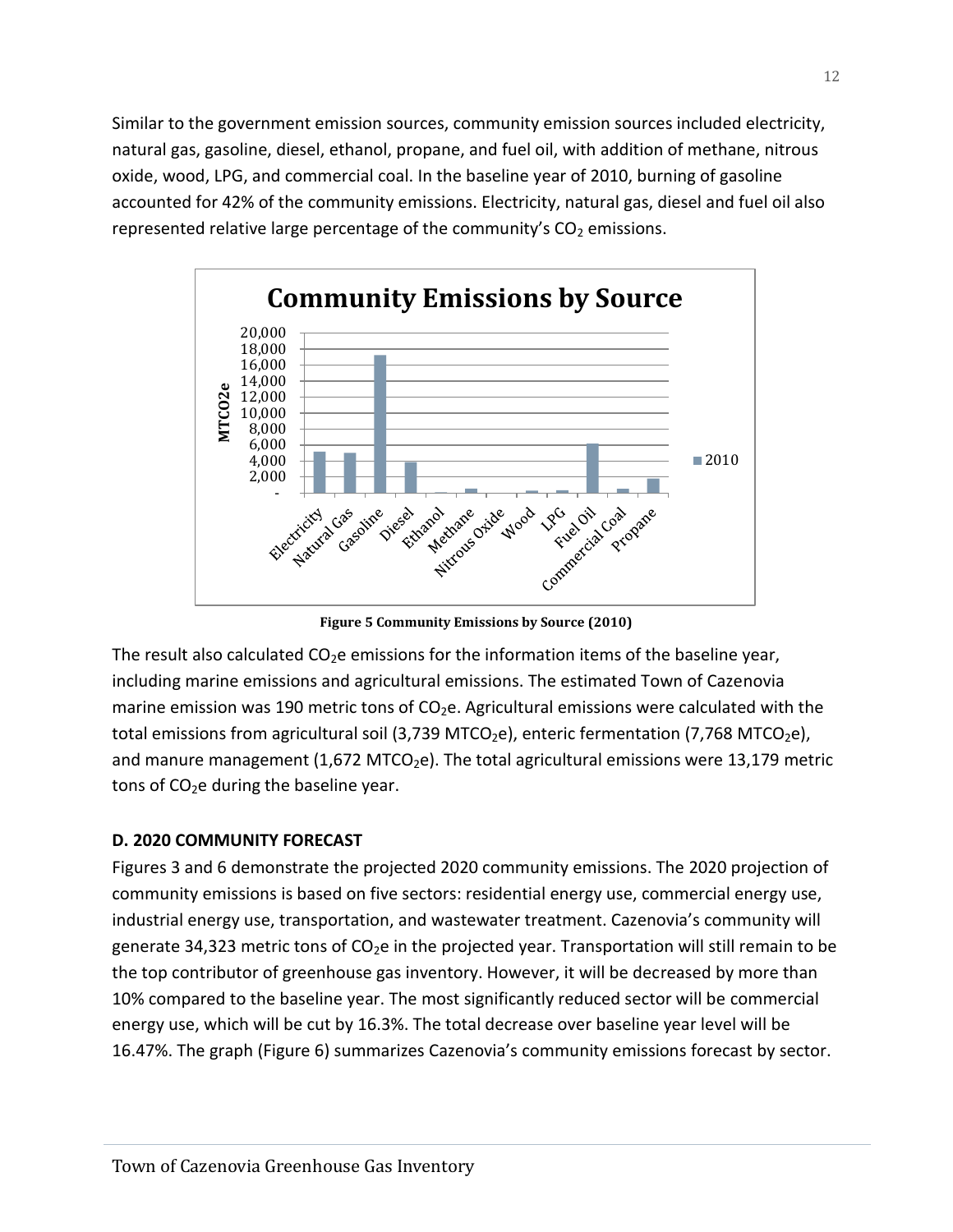

<span id="page-16-0"></span>**Figure 6 Community Emissions Forecast**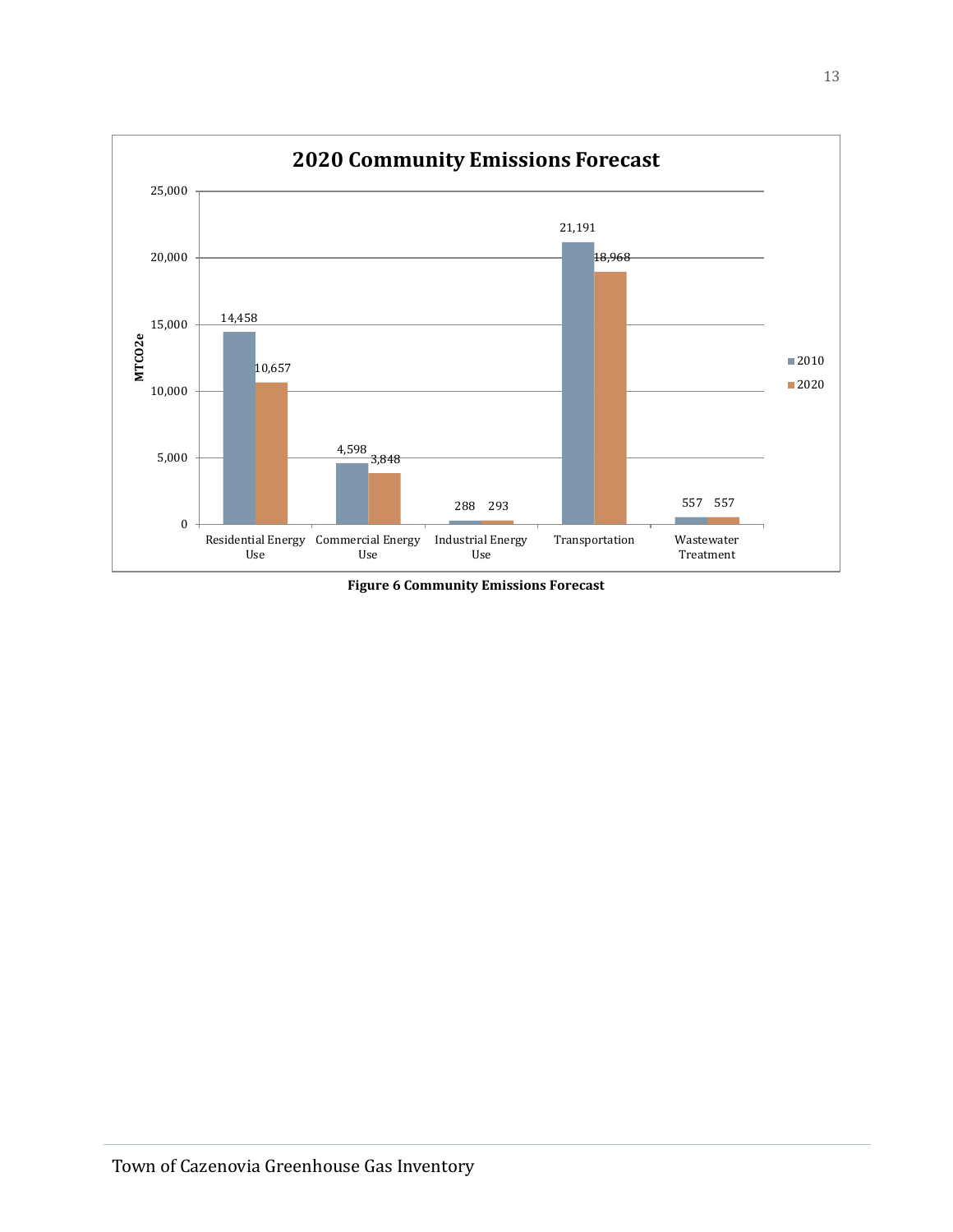### <span id="page-17-0"></span>**III. Discussion**

For this study a scope distinction was important because it isolated emissions information into categories that can be addressed with different means and tools. Direct emissions can be linked back to specific fuel types, whereas indirect emissions from the consumption of electricity are more difficult to quantify. Indirect scope 2, and to a greater degree, scope 3 emissions have lower potential to be affected by local policy initiatives. The vast majority of government emissions for Cazenovia was scope 1 emissions, and thus should garner the most attention when mitigation plans are considered.

The greenhouse gas inventory and forecast is the first milestone in mitigation, to be followed by developing a reduction goal and then climate action planning. The reduction goal and climate action plan should take scope differences into account. Sector and source analyses are also important because they will indicate more specifically where emissions are derived from.

The data indicated that the highest emissions came from transportation for both community and government operations. This shows the town that reducing these sources of emissions first would have the largest impact and would be the most effective in reducing total emissions. The Town of Cazenovia turns every vehicle in their fleet over after 7 years of use, but the fleet still represents the most considerable proportion of the emissions. These and other Scope 1 sources are easiest to influence through local planning and policy initiatives.

The boundaries of this study did not include several considerable sources of emissions. Those include, but are not limited to, agriculture activity, marine activity, employee commute, and municipally generated waste. These sources were left out due to lack of clarity in data and low potential for influence. This does not diminish the need for these sectors to be included in the future.

This study is the first of its kind for the Town of Cazenovia. Several other CNY municipalities have undergone inventories, proving that climate mitigation requires local participation. Local participation will no doubt reflect the character and capacity of the particular municipality and should be in accordance with a comprehensive plan. Moving forward, we also note the importance of institutionalizing data collection in order to broaden the boundaries of the inventory, streamline further studies, and provide more comprehensive sets. Local participation can continue to be aided with efforts from regional support, including the CNY RPDB, Madison County, NYS DEC, and the EPA.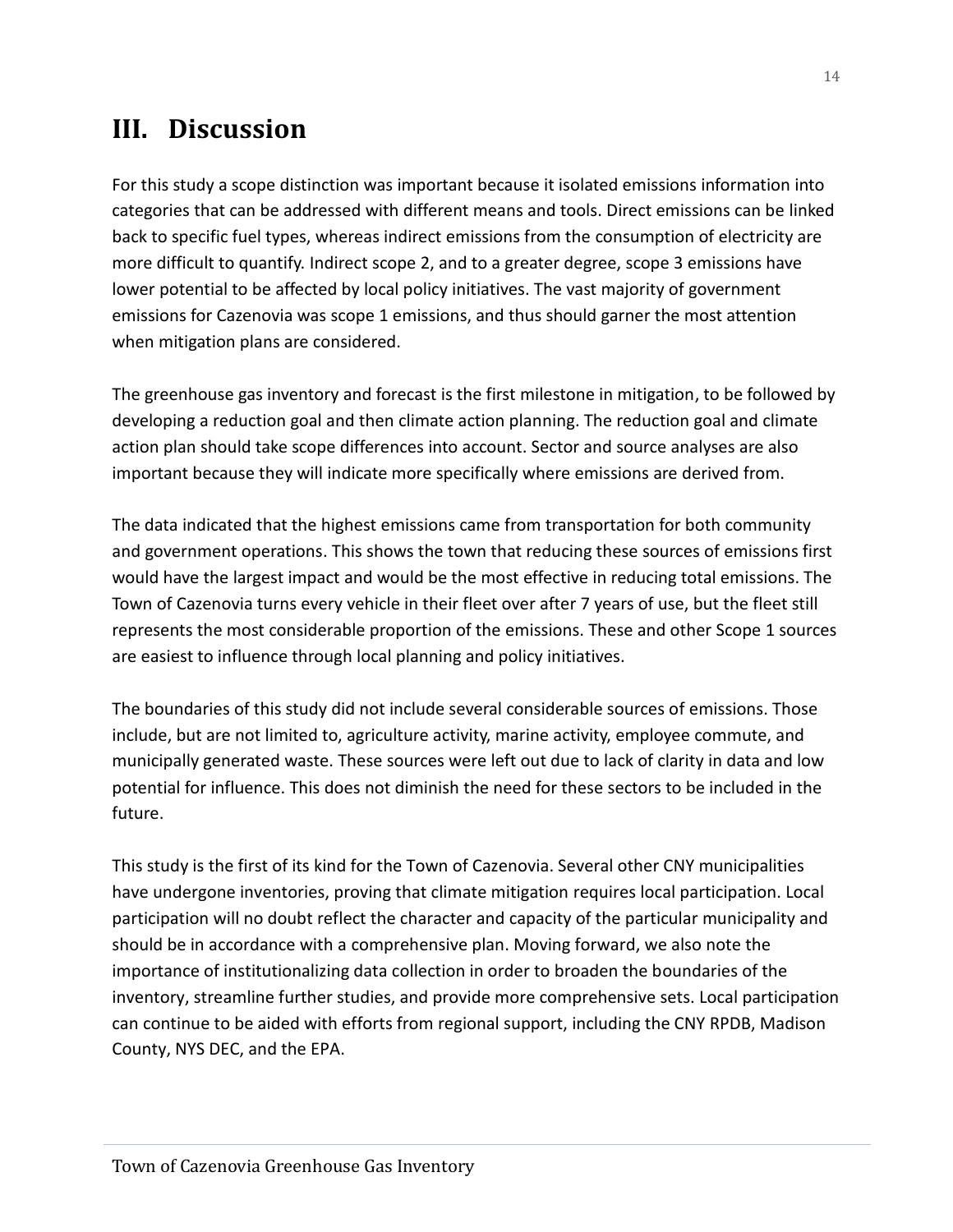### <span id="page-18-0"></span>**IV. Conclusion**

As a Climate Smart Community, the Town of Cazenovia has partnered with state and local agencies to combat climate change and pledge to reduce greenhouse gas emissions. The first milestone for meeting climate mitigation goals, according to ICLEI Local Governments for Sustainability, is to conduct a baseline emissions inventory and forecast. This study was the first attempt to comprehensively quantify these emissions. It will provide a benchmark for planning purposes with the goal of setting an emissions reduction target and developing a Climate Action Plan.

The total Town of Cazenovia emissions footprint for all activity covered in this study was 41,561 MTCO<sub>2</sub>e, 1.1% of which was from government activity and an additional 13,178 MTCO<sub>2</sub>e from agricultural activity. The majority of these emissions came from scope 1 sources that are easiest to influence through planning initiatives. Although a considerable proportion came from the community, which is outside direct governmental control, indicating a need for residential and commercial sector partnership.

Further analysis; however, is required to provide a more thorough inventory including emissions from agricultural animals, marine activity, and government waste. These sectors and emission estimates are noted as information items and not within the boundaries of this study. While seemingly outside the influence of government control, agricultural emissions estimates represent a significant portion of the community emissions and deserve attention. With an established model and methodology for compiling data, and tools for calculating emissions equivalents, Cazenovia can perform its own inventory to capture data sets outside of this study's boundaries, identify sources that can be effectively influenced by local policy, and monitor progress.

The 2020 forecast will be affected by plans to refurbish the Gothic Cottage; in addition, we have included recommendations for other potential areas for improvement. CNY-RPDB and SUNY-ESF intend to continue working with town officials, businesses, and residents. The recommendations will be considered with climate mitigation, community goals and feasibility in mind, and assistance with master plans and community outreach will be encouraged.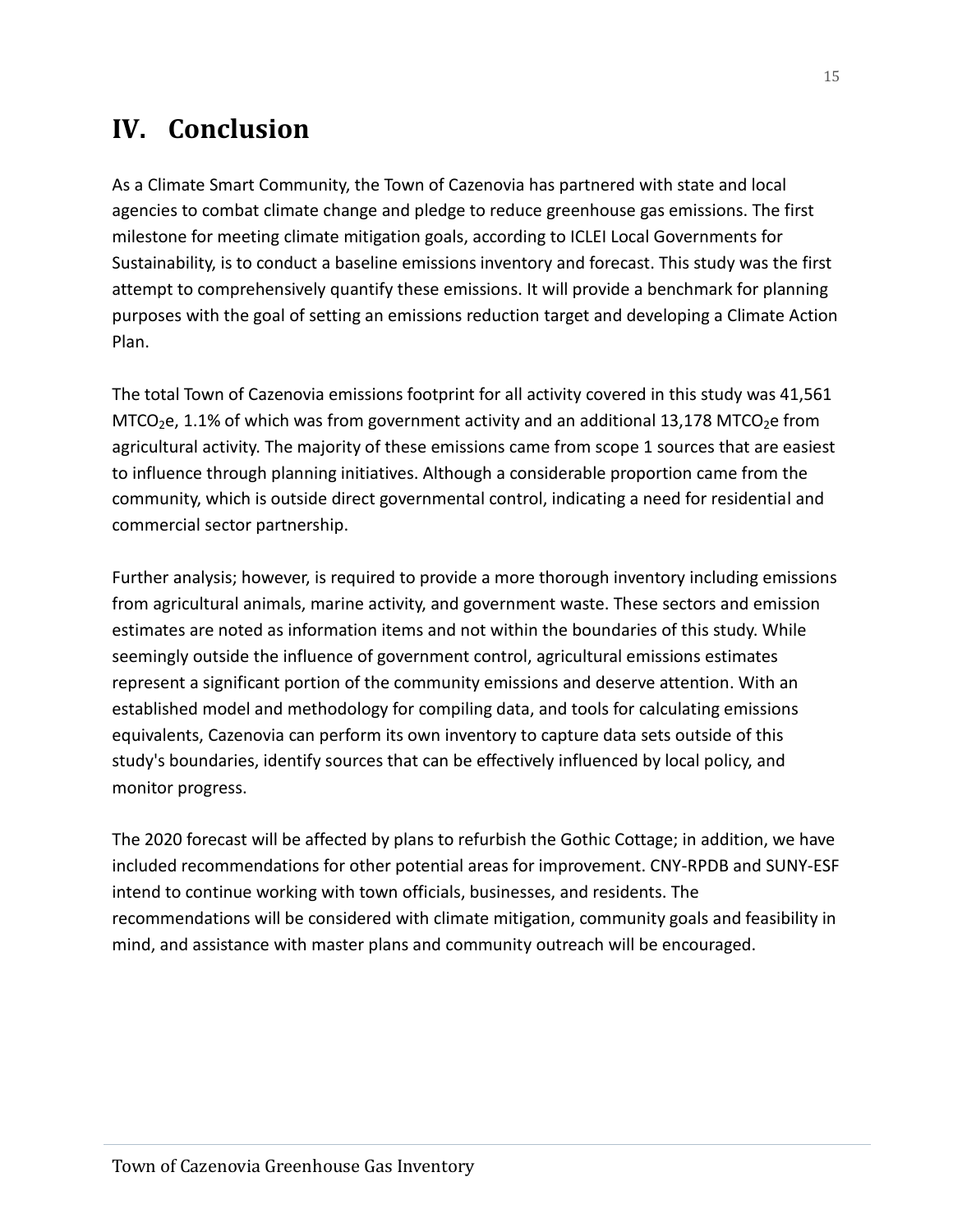### <span id="page-19-0"></span>**V. Recommendations**

Following the completion of the greenhouse gas and energy use audit, the second step toward evolving as a Climate Smart Community is the development of a Climate Action Plan. These plans are responsible for determining a strategy and recommendations the town will use to further address climate change and decrease their carbon footprint. As more information is gathered and tracked, the Town will be able to develop more detailed forecasts as well as witness the changes and subsequent decreases in their energy usage as they continue to develop more sustainable mitigation strategies.

Once the data for the Town of Cazenovia was collected and organized, the Greenhouse Gas Inventory team then analyzed the data for gaps and areas the Town could improve in. Following the completion of this analysis, the following improvements are recommended for the Town in order to improve their carbon neutrality and become increasingly sustainable:

### **A. Energy Efficient Streetlights:**

 $\circ$  Replacement of the streetlight bulbs in New Woodstock with high-efficiency LED lighting would increase their lifespan and more importantly decrease their energy usage. In order to combat the higher price for these lighting improvements, New York State has a grant program in place through The New York State Energy Research and Development Authority (NYSERDA). Developed in 2009, their High-Efficiency Public Street Lighting Project promotes the energy-efficiency benefits of improved municipal street lighting.<sup>1</sup> This project also offers support features developed for NYSERDA by ICF Consulting, Inc. and the Lighting Research Center at Rensselaer Polytechnic Institute. Online programs as well as informational packets are available to provide guidance to municipal officials, planners and engineering staff considering street lighting projects in New York State.<sup>1</sup>

### **B. Gothic Cottage Renovation:**

- o Historical preservation of the Gothic Cottage is controversial; however, minor improvements can make a lasting improvement on the building's efficiency. Until decisions regarding major renovation projects are decided upon, even small actions can improve the building's efficiency. These minor improvements include the following:
	- **Incorporation of LED Lighting or energy efficient bulbs, decreasing the building's** energy consumption and improving the lighting lifespan.
	- **Energy efficient windows or improvement of weather stripping, caulking, and** window coverings—this would dramatically decrease heat loss in the winter and heat gain in the summer.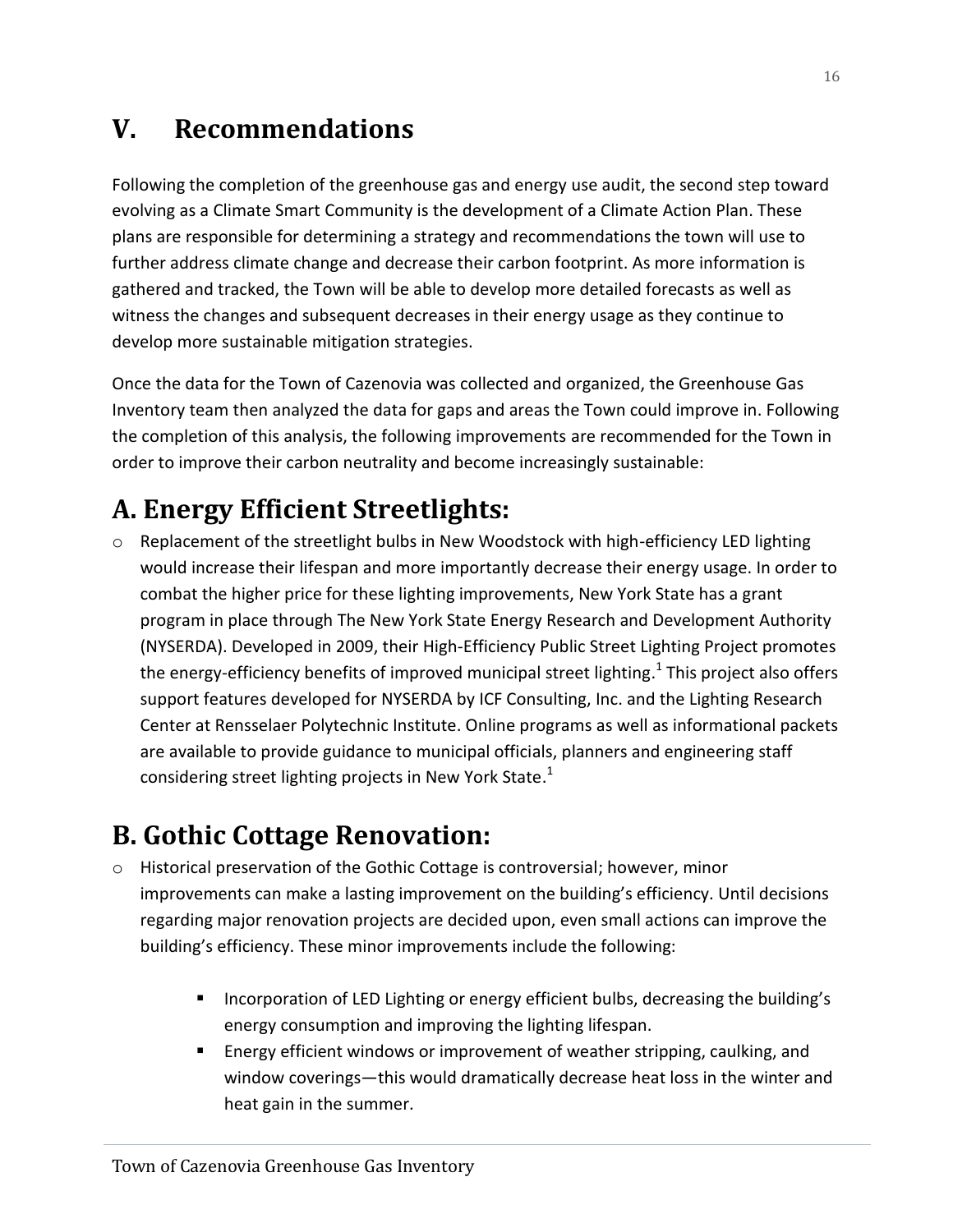- Updating the heating system, lowering seasonal heating costs and decreasing the reliance on propane.
- $\circ$  In the case that major renovations to the building are eventually approved, it is recommended that the Gothic Cottage receive new insulated windows, an energy-efficient central heating and cooling system, and complete building insulation. While these improvements are larger in scale than those previously listed, it is estimated that these renovations would be best in consideration of historically preserving the building. Funding and assistance is also available through The New Construction Program administered and operated by the New York State Energy Research and Development Authority (NYSERDA)  $^2$ . A Consolidated Funding Application can be completed online at the NYSERDA website which can provide assistance when incorporating energy-efficiency measures into the design, construction, and operation of new and substantially renovated buildings, which the Gothic Cottage would qualify for  $^2$ . Assistance is also available for efficiency estimates and green building.

### **C. Carbon Sequestration and Green Infrastructure:**

o Carbon sequestration and green infrastructure projects would be extremely beneficial in decreasing carbon output as well as getting the community involved in local sustainability initiatives. It is recommended that the Town of Cazenovia highly consider including tree planting projects and community gardens, as well as green infrastructure such as permeable pavement and green roofs wherever possible. While other infrastructure opportunities do exist, these opportunities may be more feasible in the short term, while still very beneficial for the community.

### **D. Data Organization:**

 $\circ$  Streamlining the data for emissions and waste generation and organizing it for easy access is one of the easiest and most efficient ways to monitor the Town's improvements. It's extremely beneficial to keep updated records of this information and know what the Town is responsible for emitting, in order to monitor improvements and develop future mitigation efforts.

### **E. Community Involvement & Awareness:**

 $\circ$  It is always beneficial to get the community involved in efforts to decrease your carbon footprint. This is generally simple and includes community outreach initiatives, town meetings, public flyers, citizen comment periods, and local articles to ensure that citizens are aware and involved in planning for sustainability! This aids in ensuring that practices and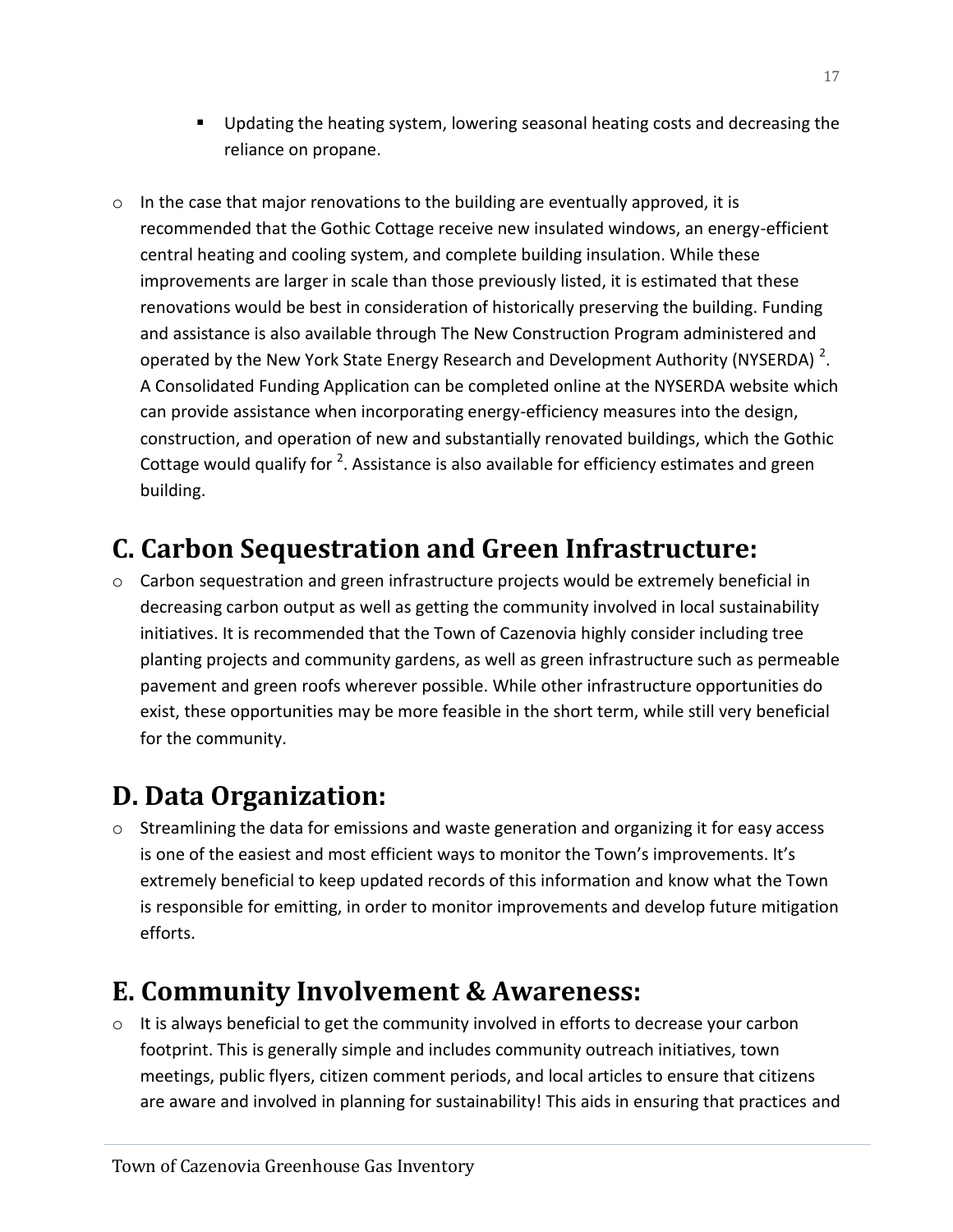goals come to fruition by having the Town citizens collectively working with the Town Board to decrease emissions and energy consumption.

 $\circ$  As the data shows, the community sector was one of the highest emitters for the Town. Citizen commute data acquired from the Madison County Inventory made up the majority of the Community emissions, so public outreach within the Town that educates the public about this information as well as ways to decrease these emissions such as carpooling systems or public transit initiatives would also be beneficial.

### **F. Alternative Energy Sources:**

- o For long term community planning, incorporation of alternative energy sources is highly recommended. Alternative energy sources provide the same amount of energy however decrease your dependence on fossil fuels and increase sustainability! Solar panels, wind turbines, and biofuels are all excellent alternatives to look into.
- $\circ$  Incorporation of these alternative energies is excellent because they are not accounted for within the CACP Software. For example, because Biodiesel is a carbon-neutral fuel, converting the vehicle fleet to this fuel source would be a dramatic decrease in the Town emissions. Carbon-neutral energy sources are not accounted for in Clean Air Climate Planning calculations and therefore create little to no emissions for the Town<sup>3</sup>.

### **G. Tracking Waste Generation:**

 $\circ$  Monitoring waste generation is very easy and provides a great representation of how much waste the town buildings are generating. This can be as simple as tracking how much and how often waste is taken to the Transfer Station in an Excel file! This can always be decreased by recycling efforts, reusing items, and substituting reusable items for consumables.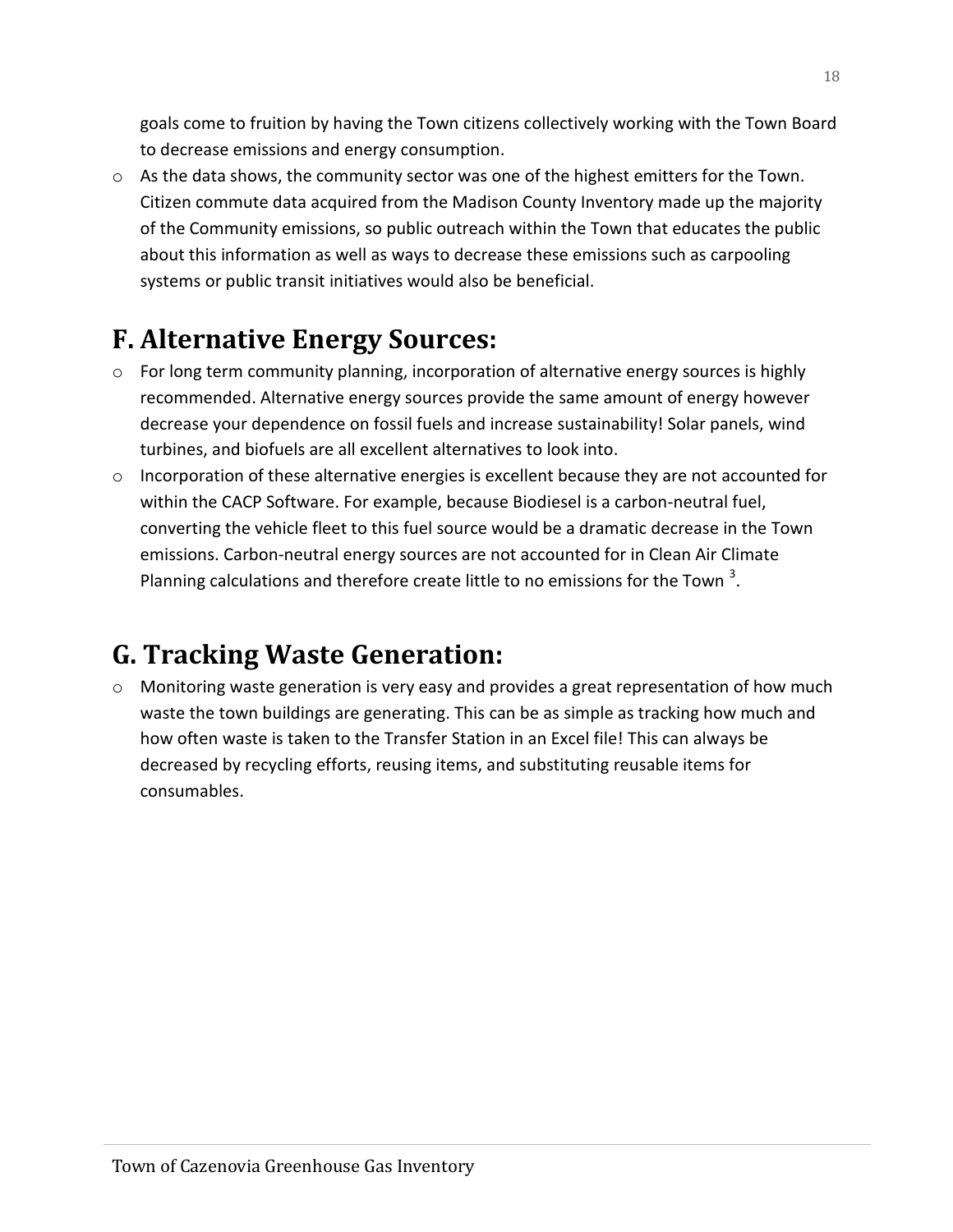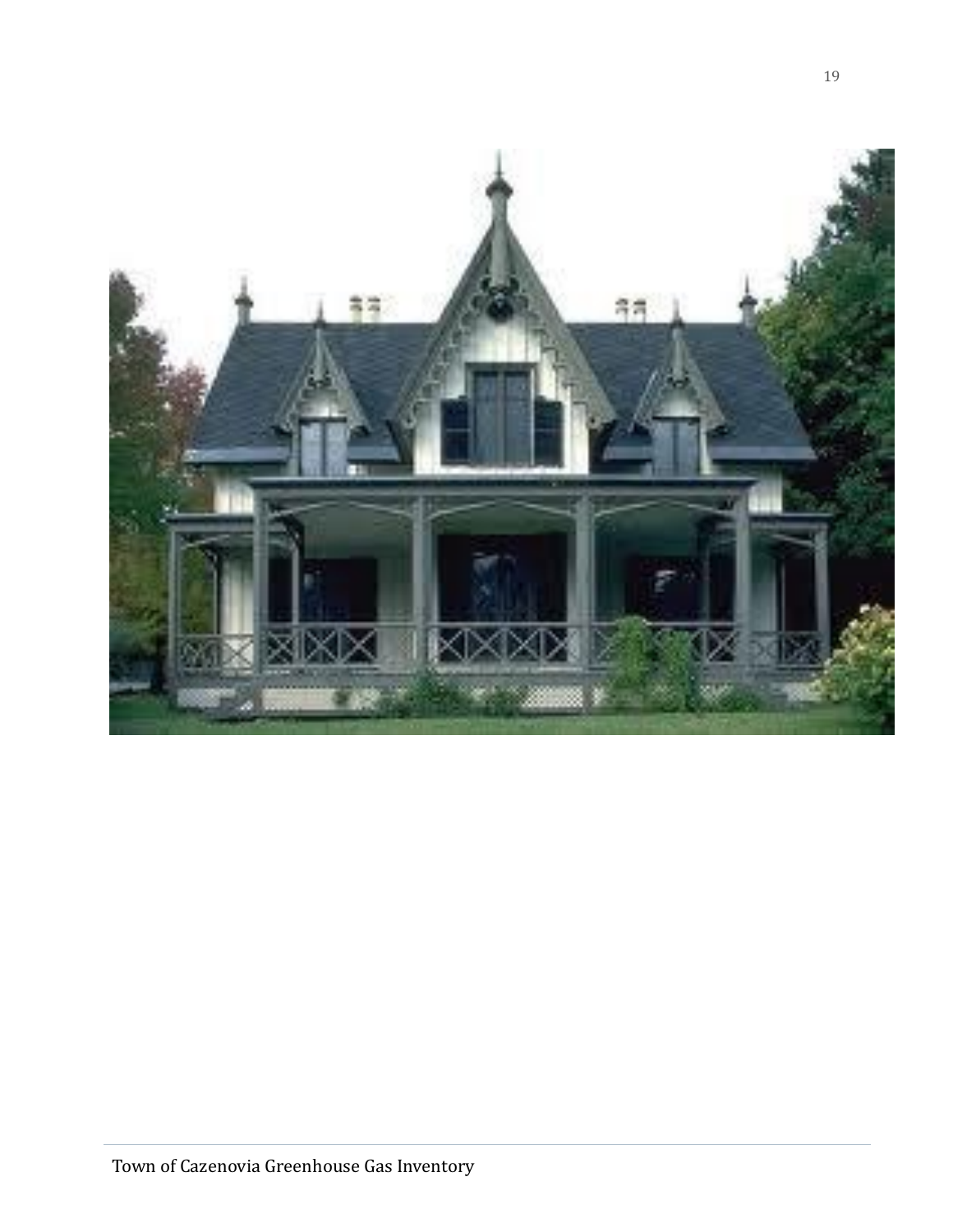### <span id="page-23-0"></span>**VI. Appendices**

#### <span id="page-23-1"></span>**APPENDIX 1: ESTIMATION OF THE TOWN OF CAZENOVIA AGRICULTURAL EMISSIONS**

According to data published by the United Nations, livestock is responsible for 18% of greenhouse gas emissions on a global scale. Because livestock plays such an important role in greenhouse emissions, it is important to use town agriculture data when completing a GHG inventory to accurately grasp a town's emissions.

To estimate the total metric tons of  $CO<sub>2</sub>e$ , produced through agricultural emissions for the Town of Cazenovia, data was used from the Madison County Greenhouse Gas Inventory, completed by the Central New York Regional Planning and Development Board. This GHG inventory encompasses all towns within the Madison County boundary, therefore, expressing much higher  $CO<sub>2</sub>e$  emissions than in Cazenovia itself. Because agricultural information, such as number of livestock and acres utilized for agricultural purposes was not readily available, numbers for agricultural emissions were taken from the Madison County Greenhouse Gas Inventory. The amount of  $m<sub>2e</sub>$  produced by Madison County was divided by the population of Cazenovia, providing a rough estimate of the GHG emissions produced by livestock, within the Town of Cazenovia.

The total CO<sub>2</sub>e emissions produced by agriculture in the Town of Cazenovia are estimated to be 13,178.83 metric tons. This number was produced by adding together three different areas of agricultural emissions: emissions from agricultural soils, emissions from enteric fermentation, and emissions from manure management. The amount of  $CO<sub>2</sub>e$  produced from agricultural soils was 3,738.86 metric tons. The amount of  $CO<sub>2</sub>e$  produced from enteric fermentation emissions was 7,768.15 metric tons. Finally, the amount of  $CO<sub>2</sub>e$  emissions produced by manure management was 1,671.82 metric tons. This data is expressed below in Table # and Graph #.

Because this number is an estimate, it could not be included within the report itself, but simply as an added part of the appendices. It is also important to note that most of the land included within the Town of Cazenovia's boundaries is used as agricultural land, so the number found is probably a lot smaller than the actual amount of  $mCO<sub>2</sub>e$  released by agriculture in Cazenovia.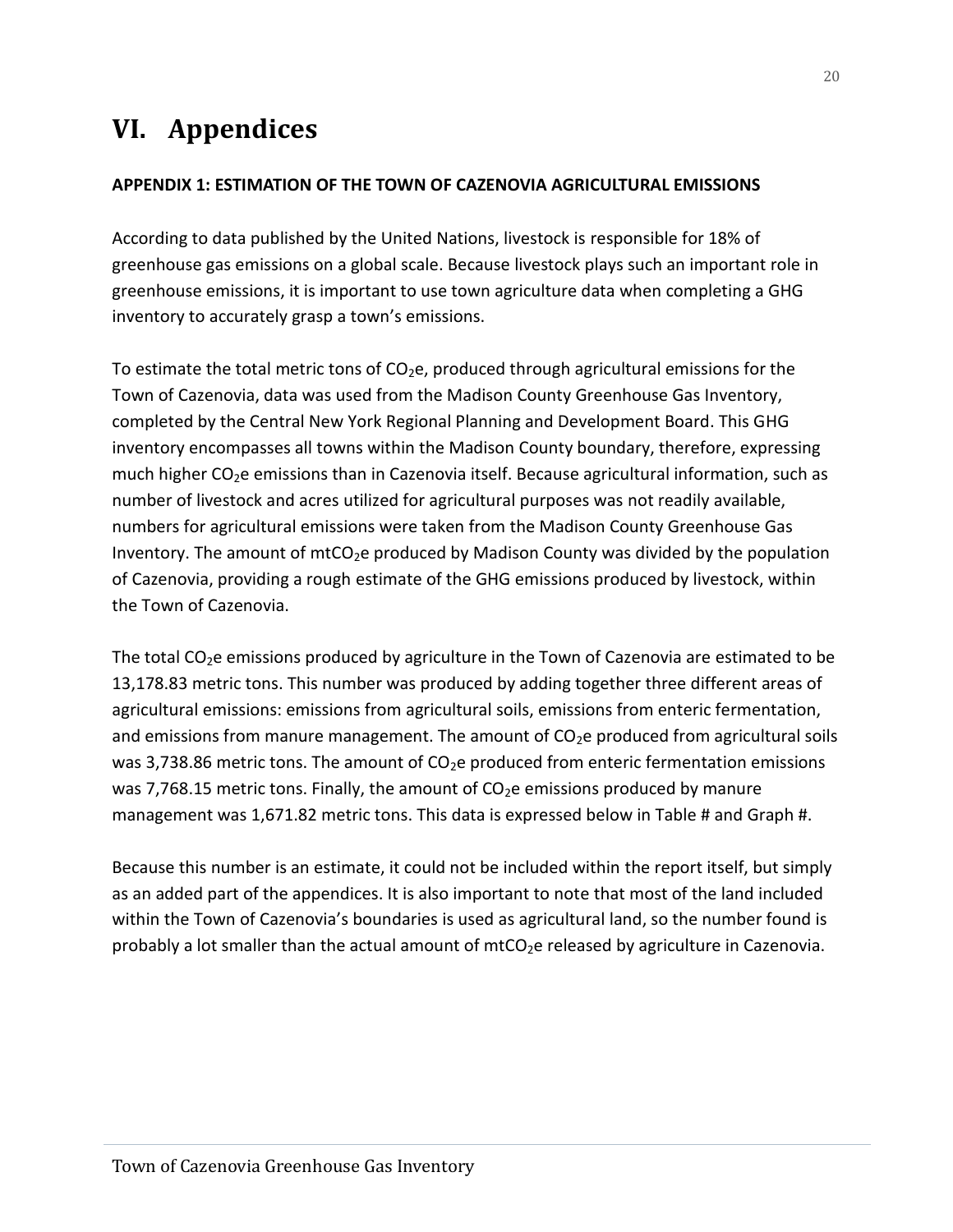| <b>Town of Cazenovia Agricultural Emissions Estimates</b>                                            |                           |                           |                           |  |  |  |  |  |  |
|------------------------------------------------------------------------------------------------------|---------------------------|---------------------------|---------------------------|--|--|--|--|--|--|
| <b>Emissions from</b><br><b>Emissions from</b><br><b>Total Agricultural</b><br><b>Emissions from</b> |                           |                           |                           |  |  |  |  |  |  |
| <b>Agricultural Soils</b>                                                                            | Enteric                   | Manure                    | Emissions                 |  |  |  |  |  |  |
|                                                                                                      | Fermentation              | Management                |                           |  |  |  |  |  |  |
| 3,738.86 metric                                                                                      | 7,768.15 metric           | 1,671.82 metric           | 13,178.83 metric          |  |  |  |  |  |  |
| tons of $CO2e$                                                                                       | tons of CO <sub>2</sub> e | tons of CO <sub>2</sub> e | tons of CO <sub>2</sub> e |  |  |  |  |  |  |

**Table 2 Town of Cazenovia Agricultural Emissions Estimates**

<span id="page-24-1"></span>

<span id="page-24-0"></span>**Figure 7 Town of Cazenovia Agricultural Emissions Estimates**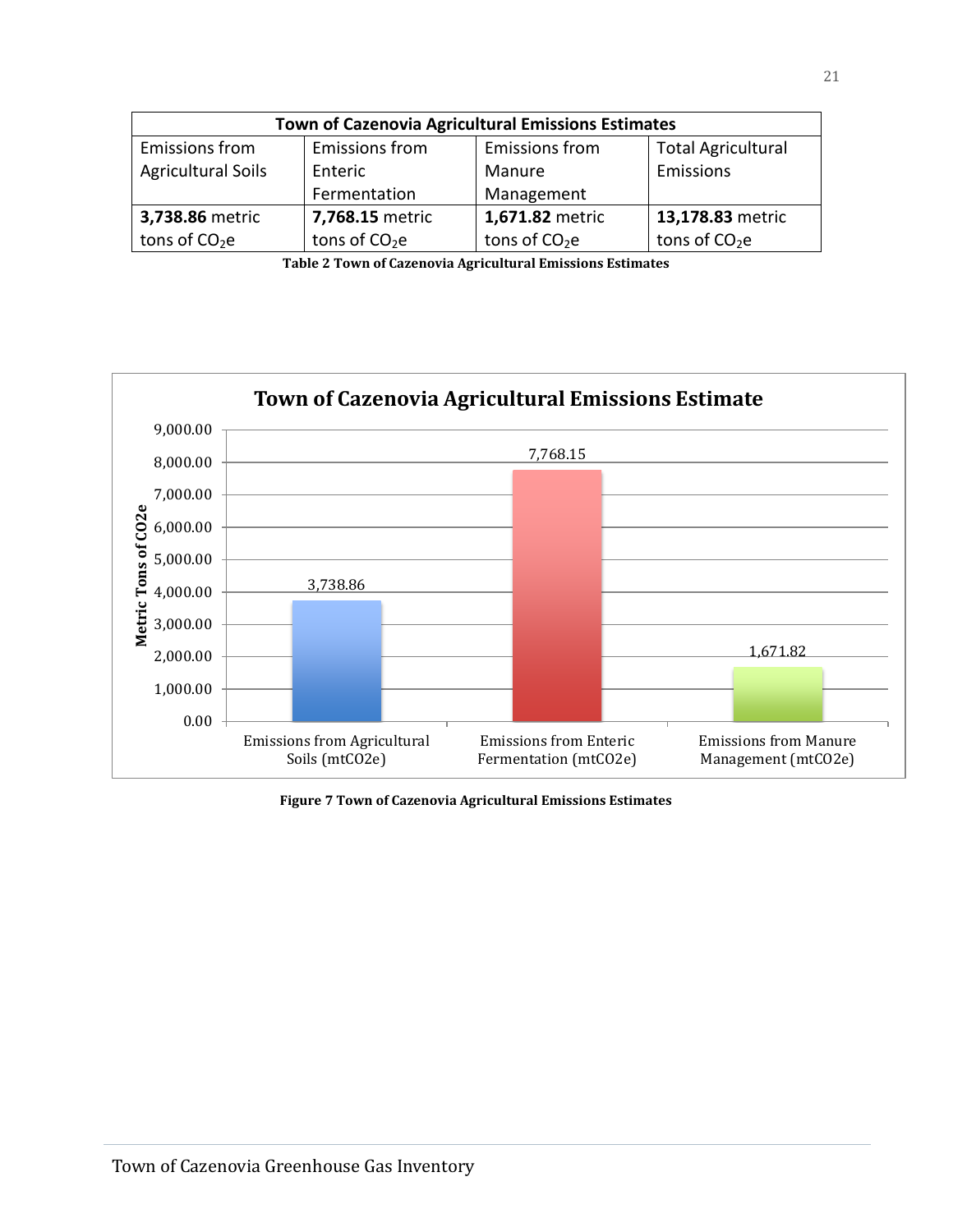#### <span id="page-25-0"></span>**APPENDIX 2: ESTIMATION OF THE TOWN OF CAZENOVIA MARINE EMISSIONS**

Similar to agricultural emissions, data regarding marine emissions for the Town of Cazenovia was not readily available for examination. Because of this, estimates for marine emissions are not included within the report itself; however, they are included as informational items within the reports appendices.

To estimate the total metric tons of  $CO<sub>2</sub>e$  produced by marine emissions for the Town of Cazenovia, data was used from the Madison County Greenhouse Gas Inventory, due to the fact that town specific data could not be gathered. Using information published from the 2010 CNY RPDB Greenhouse Gas Inventory, as well as the number of registered boats within Madison County and the fuel they use (2 stroke, 4 stroke, or diesel), the total amount of  $CO<sub>2</sub>e$ , in metric tons of marine emissions was found for the Town of Cazenovia.

To do this, the number of people residing in Madison County, 73,442 people, was divided into the total amount of Madison County marine emissions, 1,969.08 mtCO<sub>2</sub>e. This produced a number representing marine emissions per capita,  $0.0268$  mtCO<sub>2</sub>. Finally, this number was multiplied by the number of people residing within the Town of Cazenovia boundaries, 7,086, to reach a total marine emissions estimate of 189.985 metric tons of  $CO<sub>2</sub>e$  for the Town of Cazenovia. This information can be seen represented below, in Table #.

| <b>Town of Cazenovia Marine Emissions Estimate</b> |                              |  |  |  |  |  |  |  |
|----------------------------------------------------|------------------------------|--|--|--|--|--|--|--|
| <b>Madison County Marine</b>                       | 1,969.08 $mtCO2$             |  |  |  |  |  |  |  |
| Emissions                                          |                              |  |  |  |  |  |  |  |
| <b>Madison County Population</b>                   | 73,442 people                |  |  |  |  |  |  |  |
| <b>Madison County Marine</b>                       | $0.0268$ mtCO <sub>2</sub> e |  |  |  |  |  |  |  |
| <b>Emissions Per Capita</b>                        |                              |  |  |  |  |  |  |  |
| Town of Cazenovia                                  | 7,086 people                 |  |  |  |  |  |  |  |
| Population                                         |                              |  |  |  |  |  |  |  |
| Town of Cazenovia Marine                           | 189.985 mtCO <sub>2</sub> e  |  |  |  |  |  |  |  |
| <b>Emissions Estimate</b>                          |                              |  |  |  |  |  |  |  |

<span id="page-25-1"></span>**Table 3 Town of Cazenovia Marine Emissions Estimate**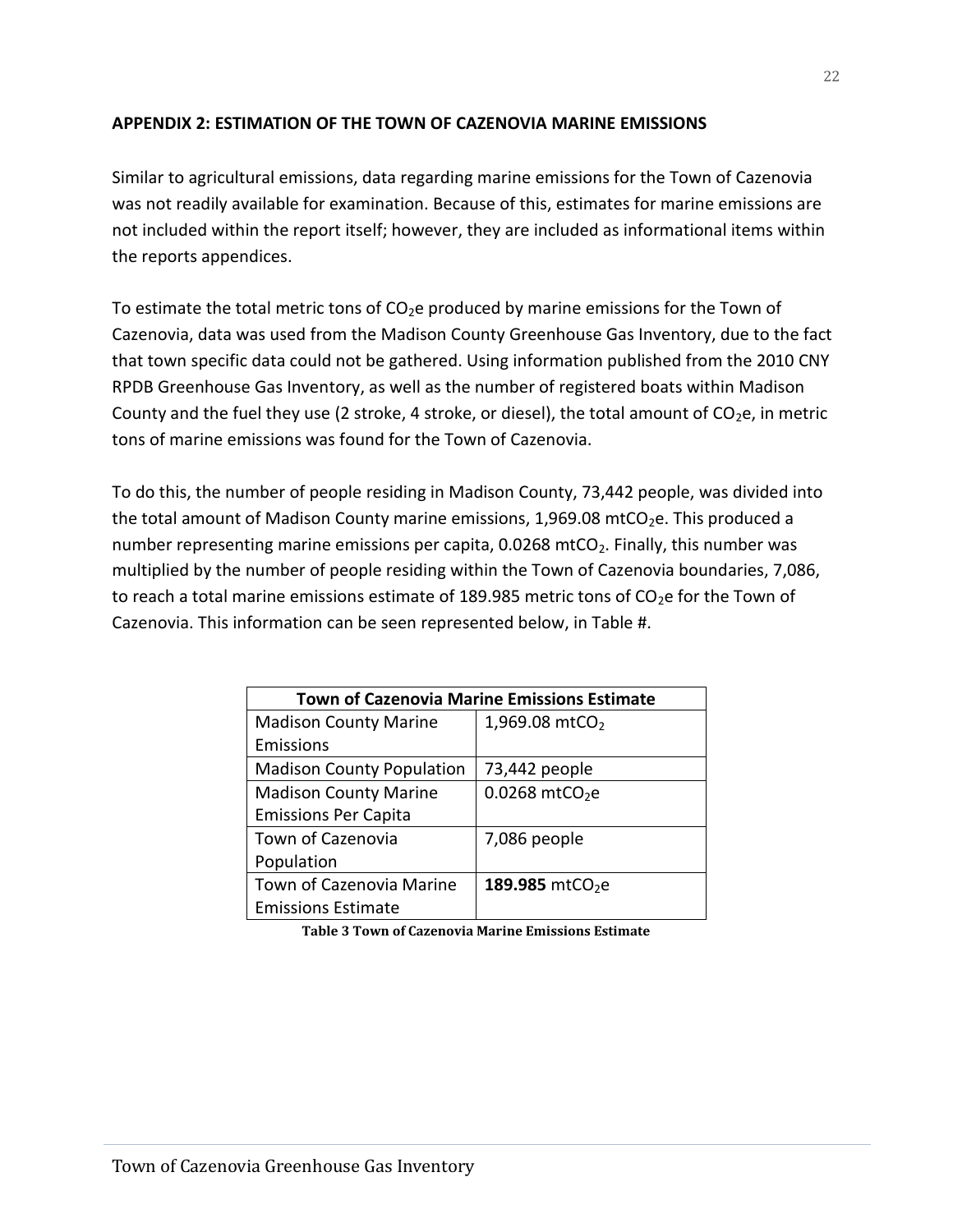#### **APPENDIX 3: INVENTORY ICLEI COMMUNITY PROTOCOL COMPLIANCE**

<span id="page-26-0"></span>

|                                                                                                   |                     |              |                                                                                                                       |         |    | IE- Included Elsewhere | SI- Local government significant influence |                                                 |
|---------------------------------------------------------------------------------------------------|---------------------|--------------|-----------------------------------------------------------------------------------------------------------------------|---------|----|------------------------|--------------------------------------------|-------------------------------------------------|
| Emissions Report Summary Table (2010 baseline year)                                               |                     |              |                                                                                                                       |         |    | NE- Not estimated      | CA- community-wide activities              |                                                 |
|                                                                                                   |                     |              |                                                                                                                       |         |    | NA- not applicable     |                                            |                                                 |
| Include estimates of emissions associated with the 5 basic emissions generating activities        |                     |              |                                                                                                                       |         |    | NO- not occurring      |                                            |                                                 |
|                                                                                                   |                     |              |                                                                                                                       |         |    |                        |                                            |                                                 |
|                                                                                                   |                     |              |                                                                                                                       |         |    |                        |                                            |                                                 |
| <b>Emissions Type</b>                                                                             |                     |              | Source or Activity Activity Data Emissions Factor & Source Account Inclu(Excluded (IE, NA, NO, NE) Emissions (MTCO2e) |         |    |                        |                                            | Notes/Explanations/Comments                     |
|                                                                                                   |                     |              |                                                                                                                       |         |    |                        |                                            |                                                 |
| <b>Built Environment</b>                                                                          |                     |              |                                                                                                                       |         |    |                        |                                            |                                                 |
|                                                                                                   |                     |              | 53.02 kg CO <sub>2</sub> /MMBtu; 1 g<br>CH4/MMBtu; 0.1 g                                                              |         |    |                        |                                            |                                                 |
| Use of fuel in residential stationary combustion (nat. gas- MMBtu) source and activity            |                     | 80.101 (MRR) | N2O/MMBtu; EPA<br>Mandatory Reporting Rule                                                                            |         | CA |                        | 4,258                                      |                                                 |
|                                                                                                   |                     |              |                                                                                                                       |         |    |                        |                                            |                                                 |
|                                                                                                   |                     |              | Averaged distillate fuel oil #1,                                                                                      |         |    |                        |                                            |                                                 |
|                                                                                                   |                     |              | 2,4 EF= 74.5 kg CO <sub>2</sub> /MMBtu;                                                                               |         |    |                        |                                            |                                                 |
|                                                                                                   |                     |              | LPG= 62.98 kg CO <sub>2</sub> /MMBtu;                                                                                 |         |    |                        |                                            | Derived fuel use from 2010 5-year estimated     |
|                                                                                                   |                     |              | EPA Mandatory Reporting                                                                                               |         |    |                        |                                            | American Community Survey (ACS) data and        |
| Use of fuel in residential stationary combustion (fuel oil, wood, LPG- MMBtu) source and activity |                     |              | 119,628 Rule (MRR)                                                                                                    |         | CA |                        |                                            | 6,350 regional GHG inventory analysis           |
|                                                                                                   |                     |              | 53.02 kg CO <sub>2</sub> /MMBtu; 1 g                                                                                  |         |    |                        |                                            |                                                 |
|                                                                                                   |                     |              | CH4/MMBtu; 0.1 g                                                                                                      |         |    |                        |                                            |                                                 |
|                                                                                                   |                     |              | N2O/MMBtu: EPA                                                                                                        |         |    |                        |                                            |                                                 |
| Use of fuel in commercial stationary combustion (nat. gas- MMBtu) source and activity             |                     | 14,409 (MRR) | Mandatory Reporting Rule                                                                                              |         | CA |                        | 766                                        |                                                 |
|                                                                                                   |                     |              |                                                                                                                       |         |    |                        |                                            |                                                 |
|                                                                                                   |                     |              |                                                                                                                       |         |    |                        |                                            |                                                 |
|                                                                                                   |                     |              | Coal/coke mixed commercial                                                                                            |         |    |                        |                                            |                                                 |
|                                                                                                   |                     |              | sector= 93.4 kg CO <sub>2</sub> /MMBtu;                                                                               |         |    |                        |                                            |                                                 |
|                                                                                                   |                     |              | Averaged distillate fuel oil #1,<br>2,4 EFs= 74.5 kg                                                                  |         |    |                        |                                            |                                                 |
|                                                                                                   |                     |              | CO <sub>2</sub> /MMBtu; LPG= 62.98 kg                                                                                 |         |    |                        |                                            |                                                 |
|                                                                                                   |                     |              | CO <sub>2</sub> /MMBtu; EPA Mandatory                                                                                 |         |    |                        |                                            |                                                 |
| Use of commercial stationary combustion (fuel- MMBtu) source and activity                         |                     |              | 41,109 Reporting Rule (MRR)                                                                                           |         | CA |                        | 2,793                                      |                                                 |
| Industrial Stationary combustion sources (nat. gas- MMBtu)                                        | source and activity |              |                                                                                                                       |         |    | <b>NO</b>              |                                            |                                                 |
| Industrial Stationary combustion sources (fuel- MMBtu)                                            | source and activity |              |                                                                                                                       |         |    | <b>NO</b>              |                                            |                                                 |
|                                                                                                   |                     |              |                                                                                                                       |         |    |                        |                                            |                                                 |
|                                                                                                   |                     |              |                                                                                                                       |         |    |                        |                                            |                                                 |
| Electricity                                                                                       |                     |              |                                                                                                                       |         |    |                        |                                            |                                                 |
| Power generation source                                                                           |                     |              |                                                                                                                       |         |    | <b>NE</b>              |                                            |                                                 |
|                                                                                                   |                     |              |                                                                                                                       | d data  |    |                        |                                            |                                                 |
|                                                                                                   |                     |              | eGrid 2009 subregion factors                                                                                          | from    |    |                        |                                            | Includes residential, commercial and industrial |
| use of electricity by the community (MWh) activity                                                |                     | 22,818 (EPA) |                                                                                                                       | utility | CA |                        |                                            | 5,179 consumption (National Grid data)          |
| <b>District Heating/Cooling</b>                                                                   |                     |              |                                                                                                                       |         |    |                        |                                            |                                                 |
| District Heating/Cooling facilities in community source                                           |                     |              |                                                                                                                       |         |    | <b>NE</b>              |                                            |                                                 |
| Use of district heating/cooling by community activity                                             |                     |              |                                                                                                                       |         |    | <b>NE</b>              |                                            |                                                 |
| Industrial process emissions in the community                                                     | source              |              |                                                                                                                       |         |    | <b>NE</b>              |                                            |                                                 |
| Refrigerant leakage in the community source                                                       |                     |              |                                                                                                                       |         |    | <b>NE</b>              |                                            |                                                 |

**Table 4 ICLEI Community Protocol Compliance**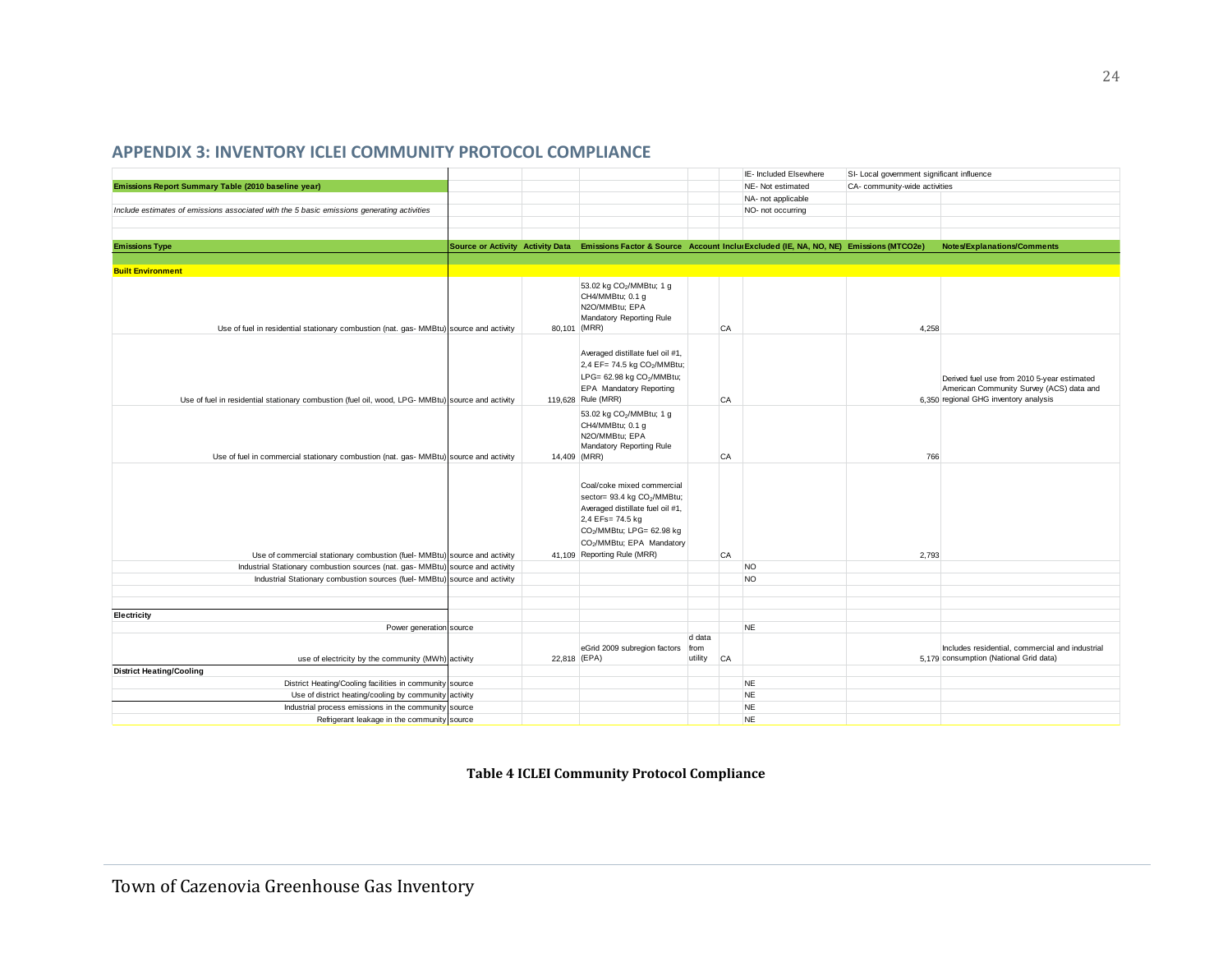| <b>Transportation and other Mobile Sources</b>                                                  |                      |                                          |                   |    |                        |                                                                                                       |
|-------------------------------------------------------------------------------------------------|----------------------|------------------------------------------|-------------------|----|------------------------|-------------------------------------------------------------------------------------------------------|
| On-road passenger vehicles                                                                      |                      |                                          |                   |    |                        |                                                                                                       |
|                                                                                                 |                      |                                          | Appendi           |    |                        |                                                                                                       |
|                                                                                                 |                      |                                          | x D:<br>TR.1.B    |    |                        |                                                                                                       |
|                                                                                                 |                      |                                          | Alternat          |    |                        |                                                                                                       |
|                                                                                                 |                      |                                          | ive               |    |                        |                                                                                                       |
|                                                                                                 |                      |                                          | Method            |    |                        |                                                                                                       |
|                                                                                                 |                      |                                          | for               |    |                        |                                                                                                       |
|                                                                                                 |                      |                                          | Estimat           |    |                        |                                                                                                       |
|                                                                                                 |                      |                                          | ing               |    |                        |                                                                                                       |
|                                                                                                 |                      |                                          | In-boun           |    |                        |                                                                                                       |
|                                                                                                 |                      |                                          | dary<br>Passen    |    |                        | Estimation method used the NYSDOT Traffic Data<br>Viewer Tool, in conjunction with in-house GIS       |
|                                                                                                 |                      |                                          | aer               |    |                        | analysis to determine what portion of AADT and                                                        |
|                                                                                                 |                      |                                          | Vehicle           |    |                        | road length existed within the city boundary. The                                                     |
|                                                                                                 |                      |                                          | Emissio           |    |                        | emissions estimate includes all vehicle traffic                                                       |
|                                                                                                 |                      |                                          | ns:               |    |                        | counted in NYSDOT AADT metrics (no vehicle                                                            |
|                                                                                                 |                      |                                          | Input             |    |                        | descriptive data was available: CACP utilizes                                                         |
|                                                                                                 |                      | CACP (Version 3.0) & EPA                 | <b>VMT</b>        |    |                        | default fuel allocations: 93% gasoline and 7%                                                         |
|                                                                                                 |                      | MRR emission factors for                 | estimat<br>e into |    |                        | diesel, which were adjusted to account for the<br>10% NYS ethanol blend: 83% gasoline, 10%            |
|                                                                                                 |                      | gasoline and diesel (varies by CACP      |                   |    |                        | ethanol and 7% diesel); these totals are                                                              |
|                                                                                                 |                      | vehicle class for N2O & CH4): commu      |                   |    |                        | distributed to alt method vehicle categories in the                                                   |
|                                                                                                 |                      | LGOP gasoline EF=8.78                    | nity              |    |                        | software, with the assumption that diesel is used                                                     |
|                                                                                                 |                      | kgCO <sub>2</sub> /gal; diesel EF= 10.21 | sector            |    |                        | by HDV and gasoline is used by LDV and                                                                |
| on-road passenger vehicles operating within the community (VMT) source                          | 39,703,390 kgCO2/gal |                                          | tab               | CA |                        | 21,191 passenger vehicles.                                                                            |
|                                                                                                 |                      |                                          |                   |    |                        | Data from the Syracuse Metropolitan                                                                   |
|                                                                                                 |                      |                                          |                   |    |                        | Transportation Council (our only MPO) travel                                                          |
|                                                                                                 |                      |                                          |                   |    |                        | demand model only covers 1 county in the CNY<br>region, with partial coverage of two other counties;  |
|                                                                                                 |                      |                                          |                   |    |                        | therefore, the model is not able to provide data for                                                  |
|                                                                                                 |                      |                                          |                   |    |                        | all municipalities or on trip origin or destination, or                                               |
|                                                                                                 |                      |                                          |                   |    |                        | to exclude trans-boundary trips from VMT                                                              |
| on-road passenger vehicle travel associated with community land uses (VMT) activity             |                      |                                          |                   |    | <b>NE</b>              | estimates.                                                                                            |
| On-road freight vehicles                                                                        |                      |                                          |                   |    |                        |                                                                                                       |
|                                                                                                 |                      |                                          |                   |    |                        | As stated above, these vehicles operate on roads                                                      |
|                                                                                                 |                      |                                          |                   |    |                        | included in the AADT counts and are therefore                                                         |
|                                                                                                 |                      |                                          |                   |    |                        | assumed to be included in this estimation                                                             |
|                                                                                                 |                      |                                          |                   |    |                        | method; the emissions estimate above includes<br>CACP default metrics for heavy duty vehicles, as     |
|                                                                                                 |                      |                                          |                   |    |                        | they travel many of the roads measured within the                                                     |
| on-road freight and service vehicles operating within the community boundary source             |                      |                                          |                   |    | IE                     | city boundary                                                                                         |
|                                                                                                 |                      |                                          |                   |    |                        | As stated above, these vehicles operate on roads                                                      |
|                                                                                                 |                      |                                          |                   |    |                        | included in the AADT counts and are therefore                                                         |
|                                                                                                 |                      |                                          |                   |    |                        | assumed to be included in this estimation                                                             |
|                                                                                                 |                      |                                          |                   |    |                        | method; the emissions estimate above includes                                                         |
|                                                                                                 |                      |                                          |                   |    |                        | CACP default metrics for heavy duty vehicles, as<br>they travel many of the roads measured within the |
| on-road freight and service vehicle travel associated with community land uses activity         |                      |                                          |                   |    | IE                     | city boundary                                                                                         |
| On-road transit vehicles operating within the community boundary source                         |                      |                                          |                   |    | IE.                    |                                                                                                       |
| <b>Transit Rail</b>                                                                             |                      |                                          |                   |    |                        |                                                                                                       |
| transit rail vehicles operating within the community boundary source                            |                      |                                          |                   |    | <b>NE</b>              |                                                                                                       |
| use of transit rail travel by community activity                                                |                      |                                          |                   |    | <b>NE</b>              |                                                                                                       |
| Inter-city passenger rail vehicles operating within the community boundary source               |                      |                                          |                   |    | <b>NE</b>              |                                                                                                       |
| Freight rail vehicles operating within the community boundary source                            |                      |                                          |                   |    | <b>NE</b>              |                                                                                                       |
| <b>Marine</b>                                                                                   |                      |                                          |                   |    |                        |                                                                                                       |
|                                                                                                 |                      |                                          | data              |    |                        |                                                                                                       |
|                                                                                                 |                      |                                          | was               |    |                        | The Town of Cazenovia borders Cazenovia Lake                                                          |
|                                                                                                 |                      | Non-commercial vessel data               | provided          |    |                        | but it was not possible to acquire marine fuel use                                                    |
|                                                                                                 |                      | is from NYSDEC NONROAD                   | by the            |    |                        | associated with Town residents. This source is                                                        |
|                                                                                                 |                      | model reporting by county &              | DEC in            |    |                        | included as an information item in the inventory for                                                  |
|                                                                                                 |                      | commercial vessel data is                | carbon            |    |                        | planning purposes, and is sourced from the CNY                                                        |
|                                                                                                 |                      | from the 2008 National                   | emissio           |    |                        | (5-county regional GHG inventory municipal                                                            |
| Marine vessels operating within community boundary source                                       |                      | emissions data Emissions Inventory       | ns                | CA |                        | 53,895 allocation)                                                                                    |
| use of ferries by community activity                                                            |                      |                                          |                   |    | <b>NE</b><br><b>NE</b> |                                                                                                       |
| Off-road surface vehicles and other mobile equipment operating within community boundary source |                      |                                          |                   |    |                        |                                                                                                       |
| Use of air travel by the community activity                                                     |                      |                                          |                   |    | <b>NE</b>              |                                                                                                       |